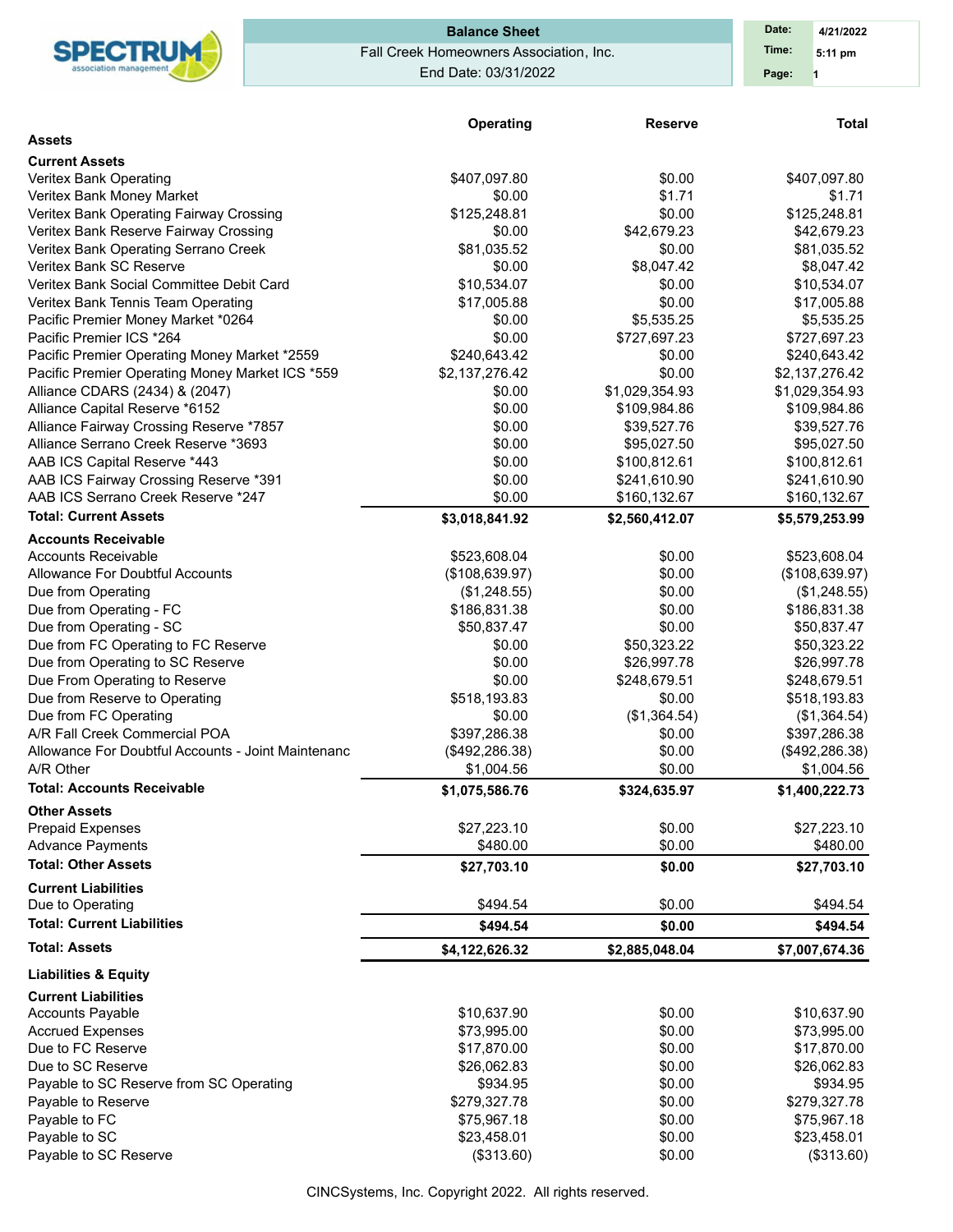| <b>Total Net Income Gain / Loss</b>                 | \$180,385.92                            | \$1,566.48                     | \$181,952.40                 |
|-----------------------------------------------------|-----------------------------------------|--------------------------------|------------------------------|
| <b>Total: Equity</b>                                | \$740,427.57                            | \$2,365,287.73                 | \$3,105,715.30               |
| Reserve Fund                                        | \$0.00                                  | \$1,989,125.43                 | \$1,989,125.43               |
| Serrano Creek Reserve Fund                          | \$0.00                                  | \$214,054.95                   | \$214,054.95                 |
| Fairway Crossing Reserve Fund                       | \$0.00                                  | \$162,107.35                   | \$162,107.35                 |
| Serrano Creek Operating Fund                        | \$70,271.38                             | \$0.00                         | \$70,271.38                  |
| Fairway Crossing Operating Fund                     | \$209,821.57                            | \$0.00                         | \$209,821.57                 |
| <b>Equity</b><br>Retained Earnings - Operating Fund | \$460,334.62                            | \$0.00                         | \$460,334.62                 |
| <b>Total: Current Liabilities</b>                   | \$3,201,812.83                          | \$518,193.83                   | \$3,720,006.66               |
| Fed Income Tax Payable                              | \$1,172.00                              | \$0.00                         | \$1,172.00                   |
| A/P Spectrum Collections                            | \$53,822.89                             | \$0.00                         | \$53,822.89                  |
| <b>Prepaid Assessments</b>                          | \$36,841.65                             | \$0.00                         | \$36,841.65                  |
| Deposits - ARC                                      | \$73,357.92                             | \$0.00                         | \$73,357.92                  |
| <b>Clubhouse Rental Deposits</b>                    | \$1,050.00                              | \$0.00                         | \$1,050.00                   |
| Fall Creek CSO - Enhancement Fee                    | \$100,427.25                            | \$0.00                         | \$100,427.25                 |
| Deferred Revenue - Serrano Creek                    | \$50,783.99                             | \$0.00                         | \$50,783.99                  |
| Deferred Revenue - Fairway Crossing                 | \$70,349.99                             | \$0.00                         | \$70,349.99                  |
| Deferred Revenue                                    | \$2,160,652.50                          | \$0.00                         | \$2,160,652.50               |
| Due to Tennis Committee                             | \$7,170.93                              | \$0.00                         | \$7,170.93                   |
| Due to Serrano Creek                                | \$27,379.46                             | \$0.00                         | \$27,379.46                  |
| Due to Fairway Crossing                             | \$110,864.20                            | \$0.00                         | \$110,864.20                 |
| Payable to Operating from Reserve                   | Operating<br>\$0.00                     | <b>Reserve</b><br>\$518,193.83 | <b>Total</b><br>\$518,193.83 |
|                                                     | End Date: 03/31/2022                    |                                | Page:<br>$\overline{2}$      |
|                                                     |                                         |                                |                              |
| <b>SPECTRUM</b>                                     | Fall Creek Homeowners Association, Inc. |                                | Time:<br>5:11 pm             |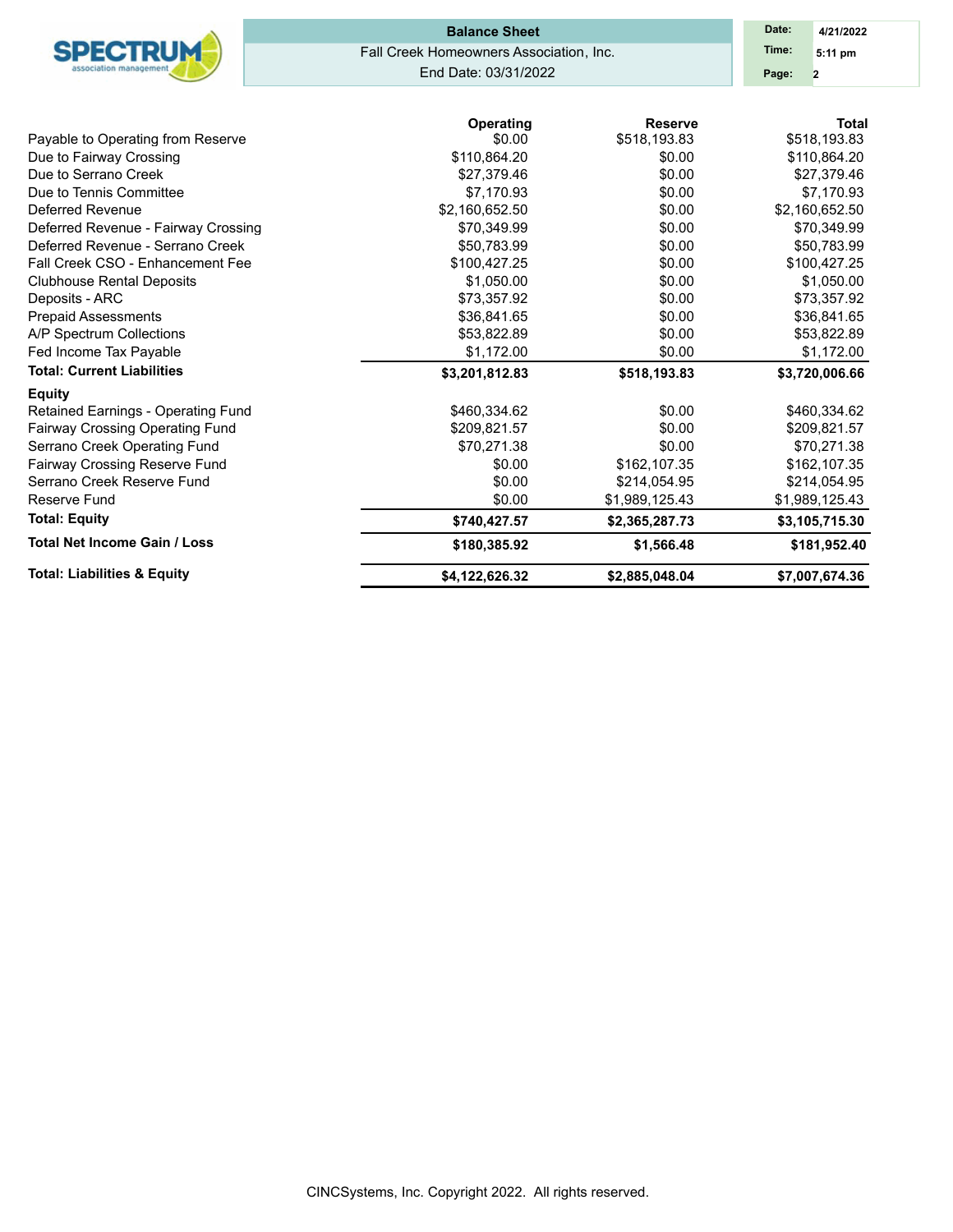

### Fall Creek Homeowners Association, Inc. **Income Statement**

03/31/2022

|                                        |                          | <b>Current Period</b>    |                          |                          | Year-to-date             |                 | <b>Annual</b>  |
|----------------------------------------|--------------------------|--------------------------|--------------------------|--------------------------|--------------------------|-----------------|----------------|
| <b>Description</b>                     | <b>Actual</b>            | <b>Budget</b>            | <b>Variance</b>          | <b>Actual</b>            | <b>Budget</b>            | <b>Variance</b> | <b>Budget</b>  |
| <b>OPERATING INCOME</b>                |                          |                          |                          |                          |                          |                 |                |
| Income                                 |                          |                          |                          |                          |                          |                 |                |
| 4050-00 Interest Income - Operating    | \$28.10                  | \$-                      | \$28.10                  | \$78.58                  | \$-                      | \$78.58         | \$-            |
| 4110-00 Maintenance Assessment         | 240,072.50               | 240,072.50               | $\blacksquare$           | 722,397.50               | 720,217.50               | 2.180.00        | 2,880,870.00   |
| 4111-01 Fairway Crossing Assessment    | 7,816.67                 | 7,816.67                 | $\overline{\phantom{a}}$ | 23,450.01                | 23,450.01                | $\sim$          | 93,800.00      |
| 4111-02 Serrano Creek Assessment       | 5,642.67                 | 5,642.67                 | $\sim$                   | 16,928.01                | 16,928.01                | $\sim$          | 67,712.00      |
| 4117-00 Fall Creek Commercial/Comm     | $\overline{\phantom{a}}$ | 24,583.33                | (24, 583.33)             | $\overline{\phantom{a}}$ | 73,749.99                | (73, 749.99)    | 295,000.00     |
| Services - Shared                      |                          |                          |                          |                          |                          |                 |                |
| 4135-00 Capital Improvement Fee        | 1,425.00                 | $\overline{\phantom{a}}$ | 1,425.00                 | 1,425.00                 | $\overline{\phantom{a}}$ | 1,425.00        |                |
| 4210-00 Late Fee Income                | 10,389.47                | $\overline{a}$           | 10,389.47                | 31,424.25                |                          | 31,424.25       |                |
| 4220-00 Fine Income                    | 1,100.00                 | ÷,                       | 1,100.00                 | 1,700.00                 | $\overline{\phantom{a}}$ | 1,700.00        |                |
| 4230-00 Gate Entry Access Income       | ÷,                       |                          | ÷.                       | 25.00                    | ÷,                       | 25.00           |                |
| 4230-01 Gate Entry Access Income - FC  | 150.00                   |                          | 150.00                   | 350.00                   |                          | 350.00          |                |
| 4230-02 Gate Entry Access Income - SC  |                          |                          | $\sim$                   | 100.00                   |                          | 100.00          |                |
| 4235-00 Amenity Access Income          | 75.00                    |                          | 75.00                    | 175.00                   |                          | 175.00          |                |
| 4236-00 Clubhouse Rental and Cleaning  | 2,000.00                 | 833.33                   | 1,166.67                 | 2,575.00                 | 2,499.99                 | 75.01           | 10,000.00      |
| 4237-00 Clubhouse Rental               | 2,100.00                 | $\sim$                   | 2,100.00                 | 3,100.00                 | $\overline{\phantom{a}}$ | 3,100.00        |                |
| 4238-00 Clubhouse Rental - Officer Fee |                          |                          | ÷.                       | 320.00                   |                          | 320.00          |                |
|                                        | 27,979.60                | ÷,                       | 27,979.60                | 83,938.80                | $\overline{\phantom{a}}$ | 83,938.80       |                |
| 4240-00 Security Reimbursement - WCID  |                          |                          |                          |                          |                          |                 |                |
| 96                                     |                          |                          |                          |                          |                          |                 |                |
| 4251-00 Allowance for Delinquent       | $\overline{\phantom{a}}$ | 5,225.00                 | (5,225.00)               | $\overline{\phantom{a}}$ | 15,675.00                | (15,675.00)     | 62,700.00      |
| Assessments 5%                         |                          |                          |                          |                          |                          |                 |                |
| 4265-00 Tennis Income                  | 2,912.41                 | 833.33                   | 2,079.08                 | 7,132.36                 | 2,499.99                 | 4,632.37        | 10,000.00      |
| <b>Total Income</b>                    | \$301,691.42             | \$285,006.83             | \$16,684.59              | \$895,119.51             | \$855,020.49             | \$40,099.02     | \$3,420,082.00 |
| <b>Total OPERATING INCOME</b>          | \$301,691.42             | \$285,006.83             | \$16,684.59              | \$895,119.51             | \$855,020.49             | \$40,099.02     | \$3,420,082.00 |
| <b>OPERATING EXPENSE</b>               |                          |                          |                          |                          |                          |                 |                |
| <b>General Maintenance</b>             |                          |                          |                          |                          |                          |                 |                |
| 5110-00 General Maint./Repairs         | 8,032.37                 | 7,083.33                 | (949.04)                 | 67,154.24                | 21,249.99                | (45,904.25)     | 85,000.00      |
| 5110-01 General Maint./Repairs - FC    |                          | 416.67                   | 416.67                   | 358.85                   | 1,250.01                 | 891.16          | 5,000.00       |
| 5110-02 General Maint./Repairs - SC    | 259.80                   | 333.33                   | 73.53                    | 1,883.44                 | 999.99                   | (883.45)        | 4,000.00       |
| 5111-00 Lighting Repair & Maintenance  | 3,160.00                 | 3,333.33                 | 173.33                   | 10,463.94                | 9,999.99                 | (463.95)        | 40,000.00      |
| 5140-00 Landscape Maintenance          | 83,266.38                | 83,266.38                | $\overline{\phantom{a}}$ | 249,799.14               | 249,799.14               | $\blacksquare$  | 999,196.58     |
| Contract                               |                          |                          |                          |                          |                          |                 |                |
| 5145-00 Landscape Extras &             | 2,976.88                 | 20,833.33                | 17,856.45                | 38,758.78                | 62,499.99                | 23,741.21       | 250,000.00     |
| Improvement                            |                          |                          |                          |                          |                          |                 |                |
| 5145-01 Landscape Extras &             |                          | 833.33                   | 833.33                   |                          | 2,499.99                 | 2,499.99        | 10,000.00      |
| Improvement - FC                       |                          |                          |                          |                          |                          |                 |                |
|                                        |                          | 541.67                   | 541.67                   |                          | 1,625.01                 | 1,625.01        | 6,500.00       |
| 5145-02 Landscape Extras &             |                          |                          |                          |                          |                          |                 |                |
| Improvement - SC                       |                          | 4,583.33                 | 4,041.84                 |                          |                          |                 | 55,000.00      |
| 5150-00 Irrigation Maint/ Repairs      | 541.49                   |                          |                          | 541.49                   | 13,749.99                | 13,208.50       |                |
| 5151-00 Irrigation Maint/ Repairs - SC |                          | 416.67                   | 416.67                   |                          | 1,250.01                 | 1,250.01        | 5,000.00       |
| 5152-00 Irrigation Maint/ Repairs - FC |                          | 416.67                   | 416.67                   | ÷,                       | 1,250.01                 | 1,250.01        | 5,000.00       |
| 5155-00 Fence Maintenance & Repair     | 7,670.84                 | 4,166.67                 | (3,504.17)               | 8,208.27                 | 12,500.01                | 4,291.74        | 50,000.00      |
| 5156-00 Fence Maintenance/Repair- FC   |                          | 833.33                   | 833.33                   |                          | 2,499.99                 | 2,499.99        | 10,000.00      |
| 5157-00 Fence Maintenance/Repairs- SC  |                          | 166.67                   | 166.67                   |                          | 500.01                   | 500.01          | 2,000.00       |
| 5160-00 Cleaning Services              | 1,889.73                 | 2,083.33                 | 193.60                   | 6,007.93                 | 6,249.99                 | 242.06          | 25,000.00      |
| 5180-00 Pest Control                   |                          | 583.33                   | 583.33                   |                          | 1,749.99                 | 1,749.99        | 7,000.00       |
| <b>Total General Maintenance</b>       | \$107,797.49             | \$129,891.37             | \$22,093.88              | \$383,176.08             | \$389,674.11             | \$6,498.03      | \$1,558,696.58 |
| <b>Utilities</b>                       |                          |                          |                          |                          |                          |                 |                |
| 5220-00 Water / Sewer                  | 5,130.05                 | 18,333.33                | 13,203.28                | 14,932.16                | 54,999.99                | 40,067.83       | 220,000.00     |
| 5230-00 Streetlight Electric           | 21,185.56                | 18,333.33                | (2,852.23)               | 56,831.77                | 54,999.99                | (1,831.78)      | 220,000.00     |
| 5240-00 Telephone                      | 781.66                   | 666.67                   | (114.99)                 | 2,958.84                 | 2,000.01                 | (958.83)        | 8,000.00       |
| 5240-01 Telephone - FC                 |                          | 333.33                   | 333.33                   |                          | 999.99                   | 999.99          | 4,000.00       |
| 5240-02 Telephone - SC                 |                          | 333.33                   | 333.33                   |                          | 999.99                   | 999.99          | 4,000.00       |
| 5250-00 Gas Service                    | 944.61                   | 375.00                   | (569.61)                 | 2,295.07                 | 1,125.00                 | (1, 170.07)     | 4,500.00       |
| 5260-00 Cable TV                       | 113.58                   | 116.67                   | 3.09                     | 360.82                   | 350.01                   | (10.81)         | 1,400.00       |
| 5270-00 Trash Collection               | 386.59                   | 408.33                   | 21.74                    | 1,147.69                 | 1,224.99                 | 77.30           | 4,900.00       |
| <b>Total Utilities</b>                 | \$28,542.05              | \$38,899.99              | \$10,357.94              | \$78,526.35              | \$116,699.97             | \$38,173.62     | \$466,800.00   |
|                                        |                          |                          |                          |                          |                          |                 |                |
| Administrative                         |                          |                          |                          |                          |                          |                 |                |
| 5310-00 General Administrative         | 4,369.76                 | 4,166.67                 | (203.09)                 | 17,906.14                | 12,500.01                | (5,406.13)      | 50,000.00      |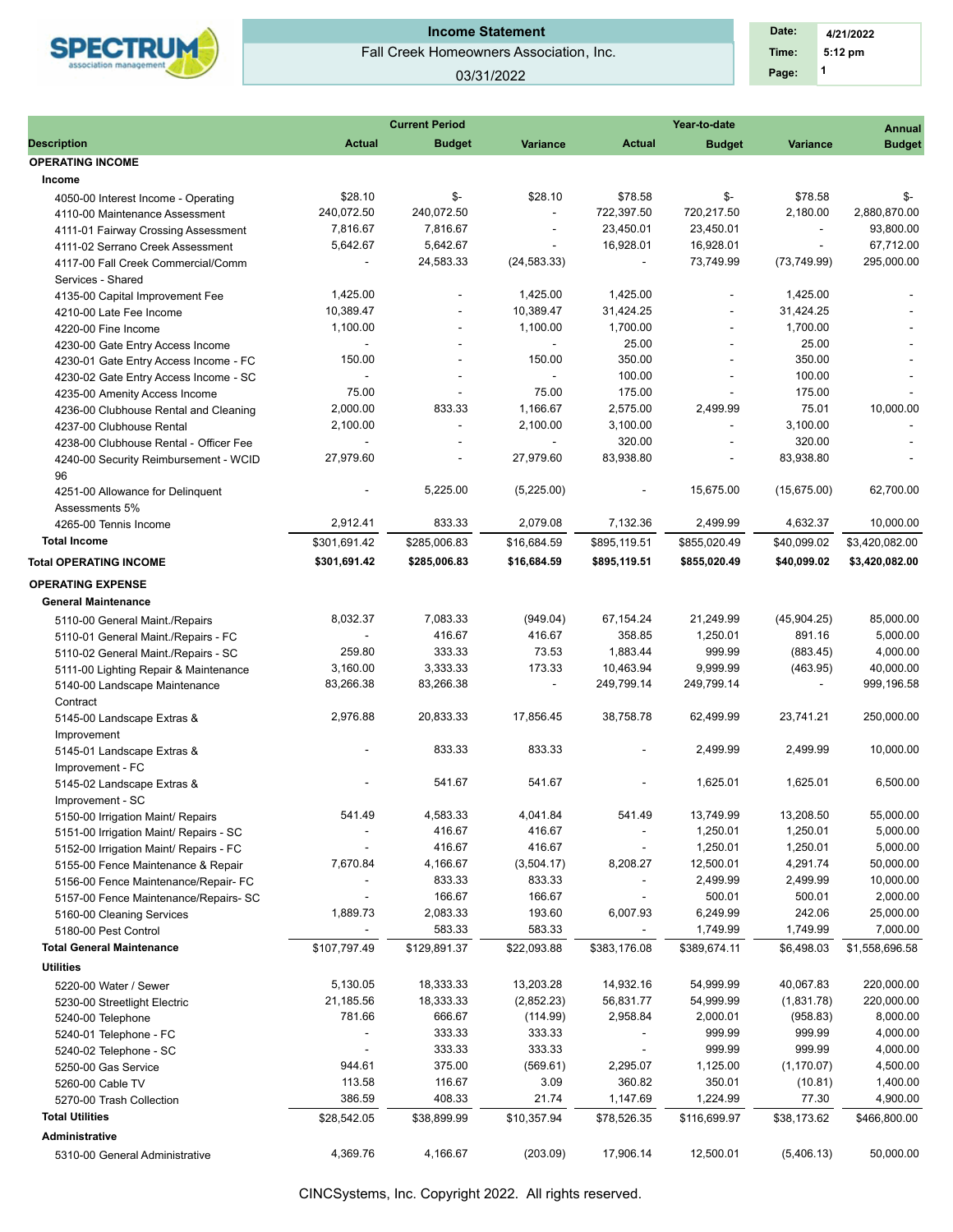

## Fall Creek Homeowners Association, Inc. **Income Statement**

#### 03/31/2022

| Date: | 4/21/2022 |  |
|-------|-----------|--|
| Time: | $5:12$ pm |  |
| Page: | 2         |  |

| <b>Actual</b><br><b>Description</b><br><b>Actual</b><br><b>Variance</b><br><b>Variance</b><br><b>Budget</b><br><b>Budget</b><br>\$383.33<br>\$1,149.99<br>\$648.02<br>(\$264.69)<br>\$1,347.00<br>(\$197.01)<br>5311-00 Meeting Expense<br>575.00<br>250.00<br>(325.00)<br>1,007.00<br>750.00<br>(257.00)<br>5325-00 Storage Fees<br>1,545.24<br>3,083.33<br>1,538.09<br>8,563.80<br>9,249.99<br>686.19<br>5335-00 Internet/Web Services<br>1,416.67<br>1,416.67<br>5,000.00<br>4,250.01<br>(749.99)<br>5380-00 Contributions/Donations<br>$\overline{\phantom{a}}$<br><b>Total Administrative</b><br>\$7,138.02<br>\$9,300.00<br>\$2,161.98<br>\$33,823.94<br>\$27,900.00<br>(\$5,923.94)<br><b>Professional Services</b><br>10,597.07<br>14,416.67<br>3,819.60<br>31,198.10<br>43,250.01<br>12,051.91<br>5410-00 Management Fee<br>625.00<br>625.00<br>1,875.00<br>1,875.00<br>5420-00 Audit<br>41.67<br>41.67<br>125.01<br>125.01<br>5425-00 Tax Preparation<br>605.00<br>4,166.67<br>3,561.67<br>2,899.83<br>12,500.01<br>9,600.18<br>5430-00 Legal<br>30.00<br>2,095.00<br>2,125.00<br>6,285.00<br>6,375.00<br>90.00<br>5450-00 Pool/Rec. Ctr. Administration<br><b>Total Professional Services</b><br>\$13,297.07<br>\$40,382.93<br>\$21,375.01<br>\$8,077.94<br>\$64,125.03<br>\$23,742.10<br><b>Insurance &amp; Taxes</b><br>12,313.63<br>7,750.00<br>23,250.00<br>(4, 563.63)<br>26,449.47<br>(3, 199.47)<br>5540-00 Insurance Expense<br>14.69<br>416.67<br>401.98<br>16.28<br>1,250.01<br>1,233.73<br>5550-00 Taxes<br><b>Total Insurance &amp; Taxes</b><br>\$12,328.32<br>\$26.465.75<br>\$8,166.67<br>(\$4,161.65)<br>\$24,500.01<br>(\$1,965.74)<br><b>Lake Maintenance</b><br>1,329.08<br>2,041.67<br>712.59<br>4,531.01<br>6,125.01<br>1,594.00<br>5620-00 Lake Maintenance<br>328.33<br>963.34<br>1,291.67<br>3,235.87<br>3,875.01<br>639.14<br>5620-01 Lake Maintenance - FC<br>15,131.62<br>1,291.67<br>(13,839.95)<br>16,646.64<br>3,875.01<br>(12, 771.63)<br>5620-02 Lake Maintenance - SC<br><b>Total Lake Maintenance</b><br>\$17,424.04<br>\$4,625.01<br>(\$12,799.03)<br>\$24,413.52<br>\$13,875.03<br>(\$10,538.49)<br><b>Security Expense</b><br>685.00<br>43,380.75<br>42,695.75<br>75,681.00<br>130,142.25<br>54,461.25<br>5750-00 Patrol Services<br>45.83<br>45.83<br>137.49<br>137.49<br>5760-00 Alarm Monitoring<br>75.00<br>125.00<br>50.00<br>600.00<br>375.00<br>(225.00)<br>5770-00 False Alarms<br><b>Total Security Expense</b><br>\$43,551.58<br>\$76,281.00<br>\$54,373.74<br>\$760.00<br>\$42,791.58<br>\$130,654.74<br><b>Committees</b><br>4,329.97<br>4,166.67<br>(163.30)<br>6,473.22<br>12,500.01<br>6,026.79<br>5810-00 Community Events<br>833.33<br>(2,670.67)<br>3,774.00<br>2,499.99<br>3,504.00<br>(1,274.01)<br>5815-00 Tennis Coach Payments<br>4,666.67<br>4,666.67<br>14,000.01<br>14,000.01<br>$\sim$<br>5820-00 YOM & Christmas Decorations<br>26,431.37<br>5,188.61<br>(5, 188.61)<br>(26, 431.37)<br>$\sim$<br>$\sim$<br>5830-00 Parks and Trails Committee<br>833.33<br>325.00<br>508.33<br>325.00<br>2,499.99<br>2,174.99<br>5845-00 Crime Watch Committee<br>833.33<br>833.33<br>2,499.99<br>2,499.99<br>5855-00 Marketing Committee<br>÷,<br>104.17<br>243.51<br>312.51<br>104.17<br>69.00<br>5865-00 Welcome Committee<br><b>Total Committees</b><br>\$13,347.58<br>\$11,437.50<br>(\$1,910.08)<br>\$37,247.10<br>\$34,312.50<br>(\$2,934.60)<br><b>Entry Maintenance</b><br>297.69<br>1,333.33<br>1,035.64<br>893.07<br>3,999.99<br>3,106.92<br>6010-01 Entry Gate Maintenance - FC<br>297.69<br>833.33<br>535.64<br>893.07<br>2,499.99<br>1,606.92<br>6010-02 Entry Gate Maintenance - SC<br>6020-00 Street Cleaning-FC<br>125.00<br>125.00<br>375.00<br>375.00<br>100.00<br>100.00<br>300.00<br>300.00<br>6030-00 Street Cleaning-SC<br>100.00<br>100.00<br>300.00<br>300.00<br>6050-01 Private Street Maintenance - FC<br>83.33<br>83.33<br>249.99<br>249.99<br>6050-02 Private Street Maintenance - SC<br><b>Total Entry Maintenance</b><br>\$595.38<br>\$7,724.97<br>\$5,938.83<br>\$2,574.99<br>\$1,979.61<br>\$1,786.14<br>Pool<br>1,173.74<br>4,166.67<br>2,992.93<br>1,301.18<br>12,500.01<br>11,198.83<br>6125-00 Pool Maint/ Repair<br>3,264.50<br>14,166.67<br>10,902.17<br>6,836.75<br>42,500.01<br>35,663.26<br>6135-00 Pool Management<br><b>Total Pool</b><br>\$4,438.24<br>\$18,333.34<br>\$13,895.10<br>\$8,137.93<br>\$55,000.02<br>\$46,862.09<br><b>Amenity Center</b><br>83.33<br>83.33<br>249.99<br>249.99<br>6220-00 Electrical Repairs - Amenity<br>Center<br>83.33<br>83.33<br>249.99<br>249.99<br>6225-00 Amenity Access Repairs<br>367.57<br>833.33<br>465.76<br>1,562.55<br>2,499.99<br>937.44<br>6230-00 Clubhouse Supplies | Year-to-date                                                          | <b>Current Period</b> |       |  |
|--------------------------------------------------------------------------------------------------------------------------------------------------------------------------------------------------------------------------------------------------------------------------------------------------------------------------------------------------------------------------------------------------------------------------------------------------------------------------------------------------------------------------------------------------------------------------------------------------------------------------------------------------------------------------------------------------------------------------------------------------------------------------------------------------------------------------------------------------------------------------------------------------------------------------------------------------------------------------------------------------------------------------------------------------------------------------------------------------------------------------------------------------------------------------------------------------------------------------------------------------------------------------------------------------------------------------------------------------------------------------------------------------------------------------------------------------------------------------------------------------------------------------------------------------------------------------------------------------------------------------------------------------------------------------------------------------------------------------------------------------------------------------------------------------------------------------------------------------------------------------------------------------------------------------------------------------------------------------------------------------------------------------------------------------------------------------------------------------------------------------------------------------------------------------------------------------------------------------------------------------------------------------------------------------------------------------------------------------------------------------------------------------------------------------------------------------------------------------------------------------------------------------------------------------------------------------------------------------------------------------------------------------------------------------------------------------------------------------------------------------------------------------------------------------------------------------------------------------------------------------------------------------------------------------------------------------------------------------------------------------------------------------------------------------------------------------------------------------------------------------------------------------------------------------------------------------------------------------------------------------------------------------------------------------------------------------------------------------------------------------------------------------------------------------------------------------------------------------------------------------------------------------------------------------------------------------------------------------------------------------------------------------------------------------------------------------------------------------------------------------------------------------------------------------------------------------------------------------------------------------------------------------------------------------------------------------------------------------------------------------------------------------------------------------------------------------------------------------------------------------------------------------------------------------------------------------------------------------------------------------------------------------------------------------------------------------------------------------------------------------------------------------------------------------------------------------------------------------------------------------------------------------------------------------------------------------------------------------------------------------------------------------------------------------------------------------------------------------------|-----------------------------------------------------------------------|-----------------------|-------|--|
|                                                                                                                                                                                                                                                                                                                                                                                                                                                                                                                                                                                                                                                                                                                                                                                                                                                                                                                                                                                                                                                                                                                                                                                                                                                                                                                                                                                                                                                                                                                                                                                                                                                                                                                                                                                                                                                                                                                                                                                                                                                                                                                                                                                                                                                                                                                                                                                                                                                                                                                                                                                                                                                                                                                                                                                                                                                                                                                                                                                                                                                                                                                                                                                                                                                                                                                                                                                                                                                                                                                                                                                                                                                                                                                                                                                                                                                                                                                                                                                                                                                                                                                                                                                                                                                                                                                                                                                                                                                                                                                                                                                                                                                                                                                                |                                                                       |                       |       |  |
|                                                                                                                                                                                                                                                                                                                                                                                                                                                                                                                                                                                                                                                                                                                                                                                                                                                                                                                                                                                                                                                                                                                                                                                                                                                                                                                                                                                                                                                                                                                                                                                                                                                                                                                                                                                                                                                                                                                                                                                                                                                                                                                                                                                                                                                                                                                                                                                                                                                                                                                                                                                                                                                                                                                                                                                                                                                                                                                                                                                                                                                                                                                                                                                                                                                                                                                                                                                                                                                                                                                                                                                                                                                                                                                                                                                                                                                                                                                                                                                                                                                                                                                                                                                                                                                                                                                                                                                                                                                                                                                                                                                                                                                                                                                                | \$4,600.00                                                            |                       |       |  |
|                                                                                                                                                                                                                                                                                                                                                                                                                                                                                                                                                                                                                                                                                                                                                                                                                                                                                                                                                                                                                                                                                                                                                                                                                                                                                                                                                                                                                                                                                                                                                                                                                                                                                                                                                                                                                                                                                                                                                                                                                                                                                                                                                                                                                                                                                                                                                                                                                                                                                                                                                                                                                                                                                                                                                                                                                                                                                                                                                                                                                                                                                                                                                                                                                                                                                                                                                                                                                                                                                                                                                                                                                                                                                                                                                                                                                                                                                                                                                                                                                                                                                                                                                                                                                                                                                                                                                                                                                                                                                                                                                                                                                                                                                                                                | 3,000.00                                                              |                       |       |  |
|                                                                                                                                                                                                                                                                                                                                                                                                                                                                                                                                                                                                                                                                                                                                                                                                                                                                                                                                                                                                                                                                                                                                                                                                                                                                                                                                                                                                                                                                                                                                                                                                                                                                                                                                                                                                                                                                                                                                                                                                                                                                                                                                                                                                                                                                                                                                                                                                                                                                                                                                                                                                                                                                                                                                                                                                                                                                                                                                                                                                                                                                                                                                                                                                                                                                                                                                                                                                                                                                                                                                                                                                                                                                                                                                                                                                                                                                                                                                                                                                                                                                                                                                                                                                                                                                                                                                                                                                                                                                                                                                                                                                                                                                                                                                | 37,000.00                                                             |                       |       |  |
|                                                                                                                                                                                                                                                                                                                                                                                                                                                                                                                                                                                                                                                                                                                                                                                                                                                                                                                                                                                                                                                                                                                                                                                                                                                                                                                                                                                                                                                                                                                                                                                                                                                                                                                                                                                                                                                                                                                                                                                                                                                                                                                                                                                                                                                                                                                                                                                                                                                                                                                                                                                                                                                                                                                                                                                                                                                                                                                                                                                                                                                                                                                                                                                                                                                                                                                                                                                                                                                                                                                                                                                                                                                                                                                                                                                                                                                                                                                                                                                                                                                                                                                                                                                                                                                                                                                                                                                                                                                                                                                                                                                                                                                                                                                                | 17,000.00                                                             |                       |       |  |
|                                                                                                                                                                                                                                                                                                                                                                                                                                                                                                                                                                                                                                                                                                                                                                                                                                                                                                                                                                                                                                                                                                                                                                                                                                                                                                                                                                                                                                                                                                                                                                                                                                                                                                                                                                                                                                                                                                                                                                                                                                                                                                                                                                                                                                                                                                                                                                                                                                                                                                                                                                                                                                                                                                                                                                                                                                                                                                                                                                                                                                                                                                                                                                                                                                                                                                                                                                                                                                                                                                                                                                                                                                                                                                                                                                                                                                                                                                                                                                                                                                                                                                                                                                                                                                                                                                                                                                                                                                                                                                                                                                                                                                                                                                                                | \$111,600.00                                                          |                       |       |  |
|                                                                                                                                                                                                                                                                                                                                                                                                                                                                                                                                                                                                                                                                                                                                                                                                                                                                                                                                                                                                                                                                                                                                                                                                                                                                                                                                                                                                                                                                                                                                                                                                                                                                                                                                                                                                                                                                                                                                                                                                                                                                                                                                                                                                                                                                                                                                                                                                                                                                                                                                                                                                                                                                                                                                                                                                                                                                                                                                                                                                                                                                                                                                                                                                                                                                                                                                                                                                                                                                                                                                                                                                                                                                                                                                                                                                                                                                                                                                                                                                                                                                                                                                                                                                                                                                                                                                                                                                                                                                                                                                                                                                                                                                                                                                |                                                                       |                       |       |  |
|                                                                                                                                                                                                                                                                                                                                                                                                                                                                                                                                                                                                                                                                                                                                                                                                                                                                                                                                                                                                                                                                                                                                                                                                                                                                                                                                                                                                                                                                                                                                                                                                                                                                                                                                                                                                                                                                                                                                                                                                                                                                                                                                                                                                                                                                                                                                                                                                                                                                                                                                                                                                                                                                                                                                                                                                                                                                                                                                                                                                                                                                                                                                                                                                                                                                                                                                                                                                                                                                                                                                                                                                                                                                                                                                                                                                                                                                                                                                                                                                                                                                                                                                                                                                                                                                                                                                                                                                                                                                                                                                                                                                                                                                                                                                | 173,000.00                                                            |                       |       |  |
|                                                                                                                                                                                                                                                                                                                                                                                                                                                                                                                                                                                                                                                                                                                                                                                                                                                                                                                                                                                                                                                                                                                                                                                                                                                                                                                                                                                                                                                                                                                                                                                                                                                                                                                                                                                                                                                                                                                                                                                                                                                                                                                                                                                                                                                                                                                                                                                                                                                                                                                                                                                                                                                                                                                                                                                                                                                                                                                                                                                                                                                                                                                                                                                                                                                                                                                                                                                                                                                                                                                                                                                                                                                                                                                                                                                                                                                                                                                                                                                                                                                                                                                                                                                                                                                                                                                                                                                                                                                                                                                                                                                                                                                                                                                                | 7,500.00                                                              |                       |       |  |
|                                                                                                                                                                                                                                                                                                                                                                                                                                                                                                                                                                                                                                                                                                                                                                                                                                                                                                                                                                                                                                                                                                                                                                                                                                                                                                                                                                                                                                                                                                                                                                                                                                                                                                                                                                                                                                                                                                                                                                                                                                                                                                                                                                                                                                                                                                                                                                                                                                                                                                                                                                                                                                                                                                                                                                                                                                                                                                                                                                                                                                                                                                                                                                                                                                                                                                                                                                                                                                                                                                                                                                                                                                                                                                                                                                                                                                                                                                                                                                                                                                                                                                                                                                                                                                                                                                                                                                                                                                                                                                                                                                                                                                                                                                                                |                                                                       |                       |       |  |
|                                                                                                                                                                                                                                                                                                                                                                                                                                                                                                                                                                                                                                                                                                                                                                                                                                                                                                                                                                                                                                                                                                                                                                                                                                                                                                                                                                                                                                                                                                                                                                                                                                                                                                                                                                                                                                                                                                                                                                                                                                                                                                                                                                                                                                                                                                                                                                                                                                                                                                                                                                                                                                                                                                                                                                                                                                                                                                                                                                                                                                                                                                                                                                                                                                                                                                                                                                                                                                                                                                                                                                                                                                                                                                                                                                                                                                                                                                                                                                                                                                                                                                                                                                                                                                                                                                                                                                                                                                                                                                                                                                                                                                                                                                                                | 50,000.00                                                             |                       |       |  |
|                                                                                                                                                                                                                                                                                                                                                                                                                                                                                                                                                                                                                                                                                                                                                                                                                                                                                                                                                                                                                                                                                                                                                                                                                                                                                                                                                                                                                                                                                                                                                                                                                                                                                                                                                                                                                                                                                                                                                                                                                                                                                                                                                                                                                                                                                                                                                                                                                                                                                                                                                                                                                                                                                                                                                                                                                                                                                                                                                                                                                                                                                                                                                                                                                                                                                                                                                                                                                                                                                                                                                                                                                                                                                                                                                                                                                                                                                                                                                                                                                                                                                                                                                                                                                                                                                                                                                                                                                                                                                                                                                                                                                                                                                                                                | 25,500.00                                                             |                       |       |  |
|                                                                                                                                                                                                                                                                                                                                                                                                                                                                                                                                                                                                                                                                                                                                                                                                                                                                                                                                                                                                                                                                                                                                                                                                                                                                                                                                                                                                                                                                                                                                                                                                                                                                                                                                                                                                                                                                                                                                                                                                                                                                                                                                                                                                                                                                                                                                                                                                                                                                                                                                                                                                                                                                                                                                                                                                                                                                                                                                                                                                                                                                                                                                                                                                                                                                                                                                                                                                                                                                                                                                                                                                                                                                                                                                                                                                                                                                                                                                                                                                                                                                                                                                                                                                                                                                                                                                                                                                                                                                                                                                                                                                                                                                                                                                | \$256,500.00                                                          |                       |       |  |
|                                                                                                                                                                                                                                                                                                                                                                                                                                                                                                                                                                                                                                                                                                                                                                                                                                                                                                                                                                                                                                                                                                                                                                                                                                                                                                                                                                                                                                                                                                                                                                                                                                                                                                                                                                                                                                                                                                                                                                                                                                                                                                                                                                                                                                                                                                                                                                                                                                                                                                                                                                                                                                                                                                                                                                                                                                                                                                                                                                                                                                                                                                                                                                                                                                                                                                                                                                                                                                                                                                                                                                                                                                                                                                                                                                                                                                                                                                                                                                                                                                                                                                                                                                                                                                                                                                                                                                                                                                                                                                                                                                                                                                                                                                                                |                                                                       |                       |       |  |
|                                                                                                                                                                                                                                                                                                                                                                                                                                                                                                                                                                                                                                                                                                                                                                                                                                                                                                                                                                                                                                                                                                                                                                                                                                                                                                                                                                                                                                                                                                                                                                                                                                                                                                                                                                                                                                                                                                                                                                                                                                                                                                                                                                                                                                                                                                                                                                                                                                                                                                                                                                                                                                                                                                                                                                                                                                                                                                                                                                                                                                                                                                                                                                                                                                                                                                                                                                                                                                                                                                                                                                                                                                                                                                                                                                                                                                                                                                                                                                                                                                                                                                                                                                                                                                                                                                                                                                                                                                                                                                                                                                                                                                                                                                                                | 93,000.00                                                             |                       |       |  |
|                                                                                                                                                                                                                                                                                                                                                                                                                                                                                                                                                                                                                                                                                                                                                                                                                                                                                                                                                                                                                                                                                                                                                                                                                                                                                                                                                                                                                                                                                                                                                                                                                                                                                                                                                                                                                                                                                                                                                                                                                                                                                                                                                                                                                                                                                                                                                                                                                                                                                                                                                                                                                                                                                                                                                                                                                                                                                                                                                                                                                                                                                                                                                                                                                                                                                                                                                                                                                                                                                                                                                                                                                                                                                                                                                                                                                                                                                                                                                                                                                                                                                                                                                                                                                                                                                                                                                                                                                                                                                                                                                                                                                                                                                                                                |                                                                       |                       |       |  |
|                                                                                                                                                                                                                                                                                                                                                                                                                                                                                                                                                                                                                                                                                                                                                                                                                                                                                                                                                                                                                                                                                                                                                                                                                                                                                                                                                                                                                                                                                                                                                                                                                                                                                                                                                                                                                                                                                                                                                                                                                                                                                                                                                                                                                                                                                                                                                                                                                                                                                                                                                                                                                                                                                                                                                                                                                                                                                                                                                                                                                                                                                                                                                                                                                                                                                                                                                                                                                                                                                                                                                                                                                                                                                                                                                                                                                                                                                                                                                                                                                                                                                                                                                                                                                                                                                                                                                                                                                                                                                                                                                                                                                                                                                                                                | 5,000.00                                                              |                       |       |  |
|                                                                                                                                                                                                                                                                                                                                                                                                                                                                                                                                                                                                                                                                                                                                                                                                                                                                                                                                                                                                                                                                                                                                                                                                                                                                                                                                                                                                                                                                                                                                                                                                                                                                                                                                                                                                                                                                                                                                                                                                                                                                                                                                                                                                                                                                                                                                                                                                                                                                                                                                                                                                                                                                                                                                                                                                                                                                                                                                                                                                                                                                                                                                                                                                                                                                                                                                                                                                                                                                                                                                                                                                                                                                                                                                                                                                                                                                                                                                                                                                                                                                                                                                                                                                                                                                                                                                                                                                                                                                                                                                                                                                                                                                                                                                | \$98,000.00                                                           |                       |       |  |
|                                                                                                                                                                                                                                                                                                                                                                                                                                                                                                                                                                                                                                                                                                                                                                                                                                                                                                                                                                                                                                                                                                                                                                                                                                                                                                                                                                                                                                                                                                                                                                                                                                                                                                                                                                                                                                                                                                                                                                                                                                                                                                                                                                                                                                                                                                                                                                                                                                                                                                                                                                                                                                                                                                                                                                                                                                                                                                                                                                                                                                                                                                                                                                                                                                                                                                                                                                                                                                                                                                                                                                                                                                                                                                                                                                                                                                                                                                                                                                                                                                                                                                                                                                                                                                                                                                                                                                                                                                                                                                                                                                                                                                                                                                                                |                                                                       |                       |       |  |
|                                                                                                                                                                                                                                                                                                                                                                                                                                                                                                                                                                                                                                                                                                                                                                                                                                                                                                                                                                                                                                                                                                                                                                                                                                                                                                                                                                                                                                                                                                                                                                                                                                                                                                                                                                                                                                                                                                                                                                                                                                                                                                                                                                                                                                                                                                                                                                                                                                                                                                                                                                                                                                                                                                                                                                                                                                                                                                                                                                                                                                                                                                                                                                                                                                                                                                                                                                                                                                                                                                                                                                                                                                                                                                                                                                                                                                                                                                                                                                                                                                                                                                                                                                                                                                                                                                                                                                                                                                                                                                                                                                                                                                                                                                                                | 24,500.00                                                             |                       |       |  |
|                                                                                                                                                                                                                                                                                                                                                                                                                                                                                                                                                                                                                                                                                                                                                                                                                                                                                                                                                                                                                                                                                                                                                                                                                                                                                                                                                                                                                                                                                                                                                                                                                                                                                                                                                                                                                                                                                                                                                                                                                                                                                                                                                                                                                                                                                                                                                                                                                                                                                                                                                                                                                                                                                                                                                                                                                                                                                                                                                                                                                                                                                                                                                                                                                                                                                                                                                                                                                                                                                                                                                                                                                                                                                                                                                                                                                                                                                                                                                                                                                                                                                                                                                                                                                                                                                                                                                                                                                                                                                                                                                                                                                                                                                                                                | 15,500.00                                                             |                       |       |  |
|                                                                                                                                                                                                                                                                                                                                                                                                                                                                                                                                                                                                                                                                                                                                                                                                                                                                                                                                                                                                                                                                                                                                                                                                                                                                                                                                                                                                                                                                                                                                                                                                                                                                                                                                                                                                                                                                                                                                                                                                                                                                                                                                                                                                                                                                                                                                                                                                                                                                                                                                                                                                                                                                                                                                                                                                                                                                                                                                                                                                                                                                                                                                                                                                                                                                                                                                                                                                                                                                                                                                                                                                                                                                                                                                                                                                                                                                                                                                                                                                                                                                                                                                                                                                                                                                                                                                                                                                                                                                                                                                                                                                                                                                                                                                | 15,500.00                                                             |                       |       |  |
|                                                                                                                                                                                                                                                                                                                                                                                                                                                                                                                                                                                                                                                                                                                                                                                                                                                                                                                                                                                                                                                                                                                                                                                                                                                                                                                                                                                                                                                                                                                                                                                                                                                                                                                                                                                                                                                                                                                                                                                                                                                                                                                                                                                                                                                                                                                                                                                                                                                                                                                                                                                                                                                                                                                                                                                                                                                                                                                                                                                                                                                                                                                                                                                                                                                                                                                                                                                                                                                                                                                                                                                                                                                                                                                                                                                                                                                                                                                                                                                                                                                                                                                                                                                                                                                                                                                                                                                                                                                                                                                                                                                                                                                                                                                                | \$55,500.00                                                           |                       |       |  |
|                                                                                                                                                                                                                                                                                                                                                                                                                                                                                                                                                                                                                                                                                                                                                                                                                                                                                                                                                                                                                                                                                                                                                                                                                                                                                                                                                                                                                                                                                                                                                                                                                                                                                                                                                                                                                                                                                                                                                                                                                                                                                                                                                                                                                                                                                                                                                                                                                                                                                                                                                                                                                                                                                                                                                                                                                                                                                                                                                                                                                                                                                                                                                                                                                                                                                                                                                                                                                                                                                                                                                                                                                                                                                                                                                                                                                                                                                                                                                                                                                                                                                                                                                                                                                                                                                                                                                                                                                                                                                                                                                                                                                                                                                                                                |                                                                       |                       |       |  |
|                                                                                                                                                                                                                                                                                                                                                                                                                                                                                                                                                                                                                                                                                                                                                                                                                                                                                                                                                                                                                                                                                                                                                                                                                                                                                                                                                                                                                                                                                                                                                                                                                                                                                                                                                                                                                                                                                                                                                                                                                                                                                                                                                                                                                                                                                                                                                                                                                                                                                                                                                                                                                                                                                                                                                                                                                                                                                                                                                                                                                                                                                                                                                                                                                                                                                                                                                                                                                                                                                                                                                                                                                                                                                                                                                                                                                                                                                                                                                                                                                                                                                                                                                                                                                                                                                                                                                                                                                                                                                                                                                                                                                                                                                                                                | 520,569.00                                                            |                       |       |  |
|                                                                                                                                                                                                                                                                                                                                                                                                                                                                                                                                                                                                                                                                                                                                                                                                                                                                                                                                                                                                                                                                                                                                                                                                                                                                                                                                                                                                                                                                                                                                                                                                                                                                                                                                                                                                                                                                                                                                                                                                                                                                                                                                                                                                                                                                                                                                                                                                                                                                                                                                                                                                                                                                                                                                                                                                                                                                                                                                                                                                                                                                                                                                                                                                                                                                                                                                                                                                                                                                                                                                                                                                                                                                                                                                                                                                                                                                                                                                                                                                                                                                                                                                                                                                                                                                                                                                                                                                                                                                                                                                                                                                                                                                                                                                |                                                                       |                       |       |  |
|                                                                                                                                                                                                                                                                                                                                                                                                                                                                                                                                                                                                                                                                                                                                                                                                                                                                                                                                                                                                                                                                                                                                                                                                                                                                                                                                                                                                                                                                                                                                                                                                                                                                                                                                                                                                                                                                                                                                                                                                                                                                                                                                                                                                                                                                                                                                                                                                                                                                                                                                                                                                                                                                                                                                                                                                                                                                                                                                                                                                                                                                                                                                                                                                                                                                                                                                                                                                                                                                                                                                                                                                                                                                                                                                                                                                                                                                                                                                                                                                                                                                                                                                                                                                                                                                                                                                                                                                                                                                                                                                                                                                                                                                                                                                | 1,500.00                                                              |                       |       |  |
|                                                                                                                                                                                                                                                                                                                                                                                                                                                                                                                                                                                                                                                                                                                                                                                                                                                                                                                                                                                                                                                                                                                                                                                                                                                                                                                                                                                                                                                                                                                                                                                                                                                                                                                                                                                                                                                                                                                                                                                                                                                                                                                                                                                                                                                                                                                                                                                                                                                                                                                                                                                                                                                                                                                                                                                                                                                                                                                                                                                                                                                                                                                                                                                                                                                                                                                                                                                                                                                                                                                                                                                                                                                                                                                                                                                                                                                                                                                                                                                                                                                                                                                                                                                                                                                                                                                                                                                                                                                                                                                                                                                                                                                                                                                                | \$522,619.00                                                          |                       |       |  |
|                                                                                                                                                                                                                                                                                                                                                                                                                                                                                                                                                                                                                                                                                                                                                                                                                                                                                                                                                                                                                                                                                                                                                                                                                                                                                                                                                                                                                                                                                                                                                                                                                                                                                                                                                                                                                                                                                                                                                                                                                                                                                                                                                                                                                                                                                                                                                                                                                                                                                                                                                                                                                                                                                                                                                                                                                                                                                                                                                                                                                                                                                                                                                                                                                                                                                                                                                                                                                                                                                                                                                                                                                                                                                                                                                                                                                                                                                                                                                                                                                                                                                                                                                                                                                                                                                                                                                                                                                                                                                                                                                                                                                                                                                                                                |                                                                       |                       |       |  |
|                                                                                                                                                                                                                                                                                                                                                                                                                                                                                                                                                                                                                                                                                                                                                                                                                                                                                                                                                                                                                                                                                                                                                                                                                                                                                                                                                                                                                                                                                                                                                                                                                                                                                                                                                                                                                                                                                                                                                                                                                                                                                                                                                                                                                                                                                                                                                                                                                                                                                                                                                                                                                                                                                                                                                                                                                                                                                                                                                                                                                                                                                                                                                                                                                                                                                                                                                                                                                                                                                                                                                                                                                                                                                                                                                                                                                                                                                                                                                                                                                                                                                                                                                                                                                                                                                                                                                                                                                                                                                                                                                                                                                                                                                                                                | 50,000.00                                                             |                       |       |  |
|                                                                                                                                                                                                                                                                                                                                                                                                                                                                                                                                                                                                                                                                                                                                                                                                                                                                                                                                                                                                                                                                                                                                                                                                                                                                                                                                                                                                                                                                                                                                                                                                                                                                                                                                                                                                                                                                                                                                                                                                                                                                                                                                                                                                                                                                                                                                                                                                                                                                                                                                                                                                                                                                                                                                                                                                                                                                                                                                                                                                                                                                                                                                                                                                                                                                                                                                                                                                                                                                                                                                                                                                                                                                                                                                                                                                                                                                                                                                                                                                                                                                                                                                                                                                                                                                                                                                                                                                                                                                                                                                                                                                                                                                                                                                | 10,000.00                                                             |                       |       |  |
|                                                                                                                                                                                                                                                                                                                                                                                                                                                                                                                                                                                                                                                                                                                                                                                                                                                                                                                                                                                                                                                                                                                                                                                                                                                                                                                                                                                                                                                                                                                                                                                                                                                                                                                                                                                                                                                                                                                                                                                                                                                                                                                                                                                                                                                                                                                                                                                                                                                                                                                                                                                                                                                                                                                                                                                                                                                                                                                                                                                                                                                                                                                                                                                                                                                                                                                                                                                                                                                                                                                                                                                                                                                                                                                                                                                                                                                                                                                                                                                                                                                                                                                                                                                                                                                                                                                                                                                                                                                                                                                                                                                                                                                                                                                                | 56,000.00                                                             |                       |       |  |
|                                                                                                                                                                                                                                                                                                                                                                                                                                                                                                                                                                                                                                                                                                                                                                                                                                                                                                                                                                                                                                                                                                                                                                                                                                                                                                                                                                                                                                                                                                                                                                                                                                                                                                                                                                                                                                                                                                                                                                                                                                                                                                                                                                                                                                                                                                                                                                                                                                                                                                                                                                                                                                                                                                                                                                                                                                                                                                                                                                                                                                                                                                                                                                                                                                                                                                                                                                                                                                                                                                                                                                                                                                                                                                                                                                                                                                                                                                                                                                                                                                                                                                                                                                                                                                                                                                                                                                                                                                                                                                                                                                                                                                                                                                                                |                                                                       |                       |       |  |
|                                                                                                                                                                                                                                                                                                                                                                                                                                                                                                                                                                                                                                                                                                                                                                                                                                                                                                                                                                                                                                                                                                                                                                                                                                                                                                                                                                                                                                                                                                                                                                                                                                                                                                                                                                                                                                                                                                                                                                                                                                                                                                                                                                                                                                                                                                                                                                                                                                                                                                                                                                                                                                                                                                                                                                                                                                                                                                                                                                                                                                                                                                                                                                                                                                                                                                                                                                                                                                                                                                                                                                                                                                                                                                                                                                                                                                                                                                                                                                                                                                                                                                                                                                                                                                                                                                                                                                                                                                                                                                                                                                                                                                                                                                                                | 10,000.00                                                             |                       |       |  |
|                                                                                                                                                                                                                                                                                                                                                                                                                                                                                                                                                                                                                                                                                                                                                                                                                                                                                                                                                                                                                                                                                                                                                                                                                                                                                                                                                                                                                                                                                                                                                                                                                                                                                                                                                                                                                                                                                                                                                                                                                                                                                                                                                                                                                                                                                                                                                                                                                                                                                                                                                                                                                                                                                                                                                                                                                                                                                                                                                                                                                                                                                                                                                                                                                                                                                                                                                                                                                                                                                                                                                                                                                                                                                                                                                                                                                                                                                                                                                                                                                                                                                                                                                                                                                                                                                                                                                                                                                                                                                                                                                                                                                                                                                                                                | 10,000.00                                                             |                       |       |  |
|                                                                                                                                                                                                                                                                                                                                                                                                                                                                                                                                                                                                                                                                                                                                                                                                                                                                                                                                                                                                                                                                                                                                                                                                                                                                                                                                                                                                                                                                                                                                                                                                                                                                                                                                                                                                                                                                                                                                                                                                                                                                                                                                                                                                                                                                                                                                                                                                                                                                                                                                                                                                                                                                                                                                                                                                                                                                                                                                                                                                                                                                                                                                                                                                                                                                                                                                                                                                                                                                                                                                                                                                                                                                                                                                                                                                                                                                                                                                                                                                                                                                                                                                                                                                                                                                                                                                                                                                                                                                                                                                                                                                                                                                                                                                | 1,250.00                                                              |                       |       |  |
|                                                                                                                                                                                                                                                                                                                                                                                                                                                                                                                                                                                                                                                                                                                                                                                                                                                                                                                                                                                                                                                                                                                                                                                                                                                                                                                                                                                                                                                                                                                                                                                                                                                                                                                                                                                                                                                                                                                                                                                                                                                                                                                                                                                                                                                                                                                                                                                                                                                                                                                                                                                                                                                                                                                                                                                                                                                                                                                                                                                                                                                                                                                                                                                                                                                                                                                                                                                                                                                                                                                                                                                                                                                                                                                                                                                                                                                                                                                                                                                                                                                                                                                                                                                                                                                                                                                                                                                                                                                                                                                                                                                                                                                                                                                                |                                                                       |                       |       |  |
|                                                                                                                                                                                                                                                                                                                                                                                                                                                                                                                                                                                                                                                                                                                                                                                                                                                                                                                                                                                                                                                                                                                                                                                                                                                                                                                                                                                                                                                                                                                                                                                                                                                                                                                                                                                                                                                                                                                                                                                                                                                                                                                                                                                                                                                                                                                                                                                                                                                                                                                                                                                                                                                                                                                                                                                                                                                                                                                                                                                                                                                                                                                                                                                                                                                                                                                                                                                                                                                                                                                                                                                                                                                                                                                                                                                                                                                                                                                                                                                                                                                                                                                                                                                                                                                                                                                                                                                                                                                                                                                                                                                                                                                                                                                                | \$137,250.00                                                          |                       |       |  |
|                                                                                                                                                                                                                                                                                                                                                                                                                                                                                                                                                                                                                                                                                                                                                                                                                                                                                                                                                                                                                                                                                                                                                                                                                                                                                                                                                                                                                                                                                                                                                                                                                                                                                                                                                                                                                                                                                                                                                                                                                                                                                                                                                                                                                                                                                                                                                                                                                                                                                                                                                                                                                                                                                                                                                                                                                                                                                                                                                                                                                                                                                                                                                                                                                                                                                                                                                                                                                                                                                                                                                                                                                                                                                                                                                                                                                                                                                                                                                                                                                                                                                                                                                                                                                                                                                                                                                                                                                                                                                                                                                                                                                                                                                                                                |                                                                       |                       |       |  |
|                                                                                                                                                                                                                                                                                                                                                                                                                                                                                                                                                                                                                                                                                                                                                                                                                                                                                                                                                                                                                                                                                                                                                                                                                                                                                                                                                                                                                                                                                                                                                                                                                                                                                                                                                                                                                                                                                                                                                                                                                                                                                                                                                                                                                                                                                                                                                                                                                                                                                                                                                                                                                                                                                                                                                                                                                                                                                                                                                                                                                                                                                                                                                                                                                                                                                                                                                                                                                                                                                                                                                                                                                                                                                                                                                                                                                                                                                                                                                                                                                                                                                                                                                                                                                                                                                                                                                                                                                                                                                                                                                                                                                                                                                                                                | 16,000.00                                                             |                       |       |  |
|                                                                                                                                                                                                                                                                                                                                                                                                                                                                                                                                                                                                                                                                                                                                                                                                                                                                                                                                                                                                                                                                                                                                                                                                                                                                                                                                                                                                                                                                                                                                                                                                                                                                                                                                                                                                                                                                                                                                                                                                                                                                                                                                                                                                                                                                                                                                                                                                                                                                                                                                                                                                                                                                                                                                                                                                                                                                                                                                                                                                                                                                                                                                                                                                                                                                                                                                                                                                                                                                                                                                                                                                                                                                                                                                                                                                                                                                                                                                                                                                                                                                                                                                                                                                                                                                                                                                                                                                                                                                                                                                                                                                                                                                                                                                | 10,000.00                                                             |                       |       |  |
|                                                                                                                                                                                                                                                                                                                                                                                                                                                                                                                                                                                                                                                                                                                                                                                                                                                                                                                                                                                                                                                                                                                                                                                                                                                                                                                                                                                                                                                                                                                                                                                                                                                                                                                                                                                                                                                                                                                                                                                                                                                                                                                                                                                                                                                                                                                                                                                                                                                                                                                                                                                                                                                                                                                                                                                                                                                                                                                                                                                                                                                                                                                                                                                                                                                                                                                                                                                                                                                                                                                                                                                                                                                                                                                                                                                                                                                                                                                                                                                                                                                                                                                                                                                                                                                                                                                                                                                                                                                                                                                                                                                                                                                                                                                                | 1,500.00                                                              |                       |       |  |
|                                                                                                                                                                                                                                                                                                                                                                                                                                                                                                                                                                                                                                                                                                                                                                                                                                                                                                                                                                                                                                                                                                                                                                                                                                                                                                                                                                                                                                                                                                                                                                                                                                                                                                                                                                                                                                                                                                                                                                                                                                                                                                                                                                                                                                                                                                                                                                                                                                                                                                                                                                                                                                                                                                                                                                                                                                                                                                                                                                                                                                                                                                                                                                                                                                                                                                                                                                                                                                                                                                                                                                                                                                                                                                                                                                                                                                                                                                                                                                                                                                                                                                                                                                                                                                                                                                                                                                                                                                                                                                                                                                                                                                                                                                                                | 1,200.00                                                              |                       |       |  |
|                                                                                                                                                                                                                                                                                                                                                                                                                                                                                                                                                                                                                                                                                                                                                                                                                                                                                                                                                                                                                                                                                                                                                                                                                                                                                                                                                                                                                                                                                                                                                                                                                                                                                                                                                                                                                                                                                                                                                                                                                                                                                                                                                                                                                                                                                                                                                                                                                                                                                                                                                                                                                                                                                                                                                                                                                                                                                                                                                                                                                                                                                                                                                                                                                                                                                                                                                                                                                                                                                                                                                                                                                                                                                                                                                                                                                                                                                                                                                                                                                                                                                                                                                                                                                                                                                                                                                                                                                                                                                                                                                                                                                                                                                                                                | 1,200.00                                                              |                       |       |  |
|                                                                                                                                                                                                                                                                                                                                                                                                                                                                                                                                                                                                                                                                                                                                                                                                                                                                                                                                                                                                                                                                                                                                                                                                                                                                                                                                                                                                                                                                                                                                                                                                                                                                                                                                                                                                                                                                                                                                                                                                                                                                                                                                                                                                                                                                                                                                                                                                                                                                                                                                                                                                                                                                                                                                                                                                                                                                                                                                                                                                                                                                                                                                                                                                                                                                                                                                                                                                                                                                                                                                                                                                                                                                                                                                                                                                                                                                                                                                                                                                                                                                                                                                                                                                                                                                                                                                                                                                                                                                                                                                                                                                                                                                                                                                | 1,000.00                                                              |                       |       |  |
|                                                                                                                                                                                                                                                                                                                                                                                                                                                                                                                                                                                                                                                                                                                                                                                                                                                                                                                                                                                                                                                                                                                                                                                                                                                                                                                                                                                                                                                                                                                                                                                                                                                                                                                                                                                                                                                                                                                                                                                                                                                                                                                                                                                                                                                                                                                                                                                                                                                                                                                                                                                                                                                                                                                                                                                                                                                                                                                                                                                                                                                                                                                                                                                                                                                                                                                                                                                                                                                                                                                                                                                                                                                                                                                                                                                                                                                                                                                                                                                                                                                                                                                                                                                                                                                                                                                                                                                                                                                                                                                                                                                                                                                                                                                                | \$30,900.00                                                           |                       |       |  |
|                                                                                                                                                                                                                                                                                                                                                                                                                                                                                                                                                                                                                                                                                                                                                                                                                                                                                                                                                                                                                                                                                                                                                                                                                                                                                                                                                                                                                                                                                                                                                                                                                                                                                                                                                                                                                                                                                                                                                                                                                                                                                                                                                                                                                                                                                                                                                                                                                                                                                                                                                                                                                                                                                                                                                                                                                                                                                                                                                                                                                                                                                                                                                                                                                                                                                                                                                                                                                                                                                                                                                                                                                                                                                                                                                                                                                                                                                                                                                                                                                                                                                                                                                                                                                                                                                                                                                                                                                                                                                                                                                                                                                                                                                                                                |                                                                       |                       |       |  |
|                                                                                                                                                                                                                                                                                                                                                                                                                                                                                                                                                                                                                                                                                                                                                                                                                                                                                                                                                                                                                                                                                                                                                                                                                                                                                                                                                                                                                                                                                                                                                                                                                                                                                                                                                                                                                                                                                                                                                                                                                                                                                                                                                                                                                                                                                                                                                                                                                                                                                                                                                                                                                                                                                                                                                                                                                                                                                                                                                                                                                                                                                                                                                                                                                                                                                                                                                                                                                                                                                                                                                                                                                                                                                                                                                                                                                                                                                                                                                                                                                                                                                                                                                                                                                                                                                                                                                                                                                                                                                                                                                                                                                                                                                                                                | 50,000.00                                                             |                       |       |  |
|                                                                                                                                                                                                                                                                                                                                                                                                                                                                                                                                                                                                                                                                                                                                                                                                                                                                                                                                                                                                                                                                                                                                                                                                                                                                                                                                                                                                                                                                                                                                                                                                                                                                                                                                                                                                                                                                                                                                                                                                                                                                                                                                                                                                                                                                                                                                                                                                                                                                                                                                                                                                                                                                                                                                                                                                                                                                                                                                                                                                                                                                                                                                                                                                                                                                                                                                                                                                                                                                                                                                                                                                                                                                                                                                                                                                                                                                                                                                                                                                                                                                                                                                                                                                                                                                                                                                                                                                                                                                                                                                                                                                                                                                                                                                | 170,000.00                                                            |                       |       |  |
|                                                                                                                                                                                                                                                                                                                                                                                                                                                                                                                                                                                                                                                                                                                                                                                                                                                                                                                                                                                                                                                                                                                                                                                                                                                                                                                                                                                                                                                                                                                                                                                                                                                                                                                                                                                                                                                                                                                                                                                                                                                                                                                                                                                                                                                                                                                                                                                                                                                                                                                                                                                                                                                                                                                                                                                                                                                                                                                                                                                                                                                                                                                                                                                                                                                                                                                                                                                                                                                                                                                                                                                                                                                                                                                                                                                                                                                                                                                                                                                                                                                                                                                                                                                                                                                                                                                                                                                                                                                                                                                                                                                                                                                                                                                                | \$220,000.00                                                          |                       |       |  |
|                                                                                                                                                                                                                                                                                                                                                                                                                                                                                                                                                                                                                                                                                                                                                                                                                                                                                                                                                                                                                                                                                                                                                                                                                                                                                                                                                                                                                                                                                                                                                                                                                                                                                                                                                                                                                                                                                                                                                                                                                                                                                                                                                                                                                                                                                                                                                                                                                                                                                                                                                                                                                                                                                                                                                                                                                                                                                                                                                                                                                                                                                                                                                                                                                                                                                                                                                                                                                                                                                                                                                                                                                                                                                                                                                                                                                                                                                                                                                                                                                                                                                                                                                                                                                                                                                                                                                                                                                                                                                                                                                                                                                                                                                                                                |                                                                       |                       |       |  |
|                                                                                                                                                                                                                                                                                                                                                                                                                                                                                                                                                                                                                                                                                                                                                                                                                                                                                                                                                                                                                                                                                                                                                                                                                                                                                                                                                                                                                                                                                                                                                                                                                                                                                                                                                                                                                                                                                                                                                                                                                                                                                                                                                                                                                                                                                                                                                                                                                                                                                                                                                                                                                                                                                                                                                                                                                                                                                                                                                                                                                                                                                                                                                                                                                                                                                                                                                                                                                                                                                                                                                                                                                                                                                                                                                                                                                                                                                                                                                                                                                                                                                                                                                                                                                                                                                                                                                                                                                                                                                                                                                                                                                                                                                                                                | 1,000.00                                                              |                       |       |  |
|                                                                                                                                                                                                                                                                                                                                                                                                                                                                                                                                                                                                                                                                                                                                                                                                                                                                                                                                                                                                                                                                                                                                                                                                                                                                                                                                                                                                                                                                                                                                                                                                                                                                                                                                                                                                                                                                                                                                                                                                                                                                                                                                                                                                                                                                                                                                                                                                                                                                                                                                                                                                                                                                                                                                                                                                                                                                                                                                                                                                                                                                                                                                                                                                                                                                                                                                                                                                                                                                                                                                                                                                                                                                                                                                                                                                                                                                                                                                                                                                                                                                                                                                                                                                                                                                                                                                                                                                                                                                                                                                                                                                                                                                                                                                |                                                                       |                       |       |  |
|                                                                                                                                                                                                                                                                                                                                                                                                                                                                                                                                                                                                                                                                                                                                                                                                                                                                                                                                                                                                                                                                                                                                                                                                                                                                                                                                                                                                                                                                                                                                                                                                                                                                                                                                                                                                                                                                                                                                                                                                                                                                                                                                                                                                                                                                                                                                                                                                                                                                                                                                                                                                                                                                                                                                                                                                                                                                                                                                                                                                                                                                                                                                                                                                                                                                                                                                                                                                                                                                                                                                                                                                                                                                                                                                                                                                                                                                                                                                                                                                                                                                                                                                                                                                                                                                                                                                                                                                                                                                                                                                                                                                                                                                                                                                | 1,000.00                                                              |                       |       |  |
|                                                                                                                                                                                                                                                                                                                                                                                                                                                                                                                                                                                                                                                                                                                                                                                                                                                                                                                                                                                                                                                                                                                                                                                                                                                                                                                                                                                                                                                                                                                                                                                                                                                                                                                                                                                                                                                                                                                                                                                                                                                                                                                                                                                                                                                                                                                                                                                                                                                                                                                                                                                                                                                                                                                                                                                                                                                                                                                                                                                                                                                                                                                                                                                                                                                                                                                                                                                                                                                                                                                                                                                                                                                                                                                                                                                                                                                                                                                                                                                                                                                                                                                                                                                                                                                                                                                                                                                                                                                                                                                                                                                                                                                                                                                                | 10,000.00                                                             |                       |       |  |
| 6235-00 Fitness Center Expense                                                                                                                                                                                                                                                                                                                                                                                                                                                                                                                                                                                                                                                                                                                                                                                                                                                                                                                                                                                                                                                                                                                                                                                                                                                                                                                                                                                                                                                                                                                                                                                                                                                                                                                                                                                                                                                                                                                                                                                                                                                                                                                                                                                                                                                                                                                                                                                                                                                                                                                                                                                                                                                                                                                                                                                                                                                                                                                                                                                                                                                                                                                                                                                                                                                                                                                                                                                                                                                                                                                                                                                                                                                                                                                                                                                                                                                                                                                                                                                                                                                                                                                                                                                                                                                                                                                                                                                                                                                                                                                                                                                                                                                                                                 | 1,666.67<br>1,596.98<br>1,216.84<br>5,000.01<br>3,783.17<br>20,000.00 |                       | 69.69 |  |
| 83.33<br>249.99<br>83.33<br>249.99<br>6241-00 Key Fob Expense- FC                                                                                                                                                                                                                                                                                                                                                                                                                                                                                                                                                                                                                                                                                                                                                                                                                                                                                                                                                                                                                                                                                                                                                                                                                                                                                                                                                                                                                                                                                                                                                                                                                                                                                                                                                                                                                                                                                                                                                                                                                                                                                                                                                                                                                                                                                                                                                                                                                                                                                                                                                                                                                                                                                                                                                                                                                                                                                                                                                                                                                                                                                                                                                                                                                                                                                                                                                                                                                                                                                                                                                                                                                                                                                                                                                                                                                                                                                                                                                                                                                                                                                                                                                                                                                                                                                                                                                                                                                                                                                                                                                                                                                                                              | 1,000.00                                                              |                       |       |  |
| 1,000.00<br>1,000.00<br>3,000.00<br>3,000.00<br>6242-00 Key Fob Expense- SC                                                                                                                                                                                                                                                                                                                                                                                                                                                                                                                                                                                                                                                                                                                                                                                                                                                                                                                                                                                                                                                                                                                                                                                                                                                                                                                                                                                                                                                                                                                                                                                                                                                                                                                                                                                                                                                                                                                                                                                                                                                                                                                                                                                                                                                                                                                                                                                                                                                                                                                                                                                                                                                                                                                                                                                                                                                                                                                                                                                                                                                                                                                                                                                                                                                                                                                                                                                                                                                                                                                                                                                                                                                                                                                                                                                                                                                                                                                                                                                                                                                                                                                                                                                                                                                                                                                                                                                                                                                                                                                                                                                                                                                    | 12,000.00                                                             |                       |       |  |
| 833.33<br>833.33<br>2,499.99<br>2,499.99<br>6250-00 Playground Repair &                                                                                                                                                                                                                                                                                                                                                                                                                                                                                                                                                                                                                                                                                                                                                                                                                                                                                                                                                                                                                                                                                                                                                                                                                                                                                                                                                                                                                                                                                                                                                                                                                                                                                                                                                                                                                                                                                                                                                                                                                                                                                                                                                                                                                                                                                                                                                                                                                                                                                                                                                                                                                                                                                                                                                                                                                                                                                                                                                                                                                                                                                                                                                                                                                                                                                                                                                                                                                                                                                                                                                                                                                                                                                                                                                                                                                                                                                                                                                                                                                                                                                                                                                                                                                                                                                                                                                                                                                                                                                                                                                                                                                                                        | 10,000.00                                                             |                       |       |  |
| Maintenance                                                                                                                                                                                                                                                                                                                                                                                                                                                                                                                                                                                                                                                                                                                                                                                                                                                                                                                                                                                                                                                                                                                                                                                                                                                                                                                                                                                                                                                                                                                                                                                                                                                                                                                                                                                                                                                                                                                                                                                                                                                                                                                                                                                                                                                                                                                                                                                                                                                                                                                                                                                                                                                                                                                                                                                                                                                                                                                                                                                                                                                                                                                                                                                                                                                                                                                                                                                                                                                                                                                                                                                                                                                                                                                                                                                                                                                                                                                                                                                                                                                                                                                                                                                                                                                                                                                                                                                                                                                                                                                                                                                                                                                                                                                    |                                                                       |                       |       |  |
| 15.85<br>1,250.00<br>1,234.15<br>1,713.46<br>3,750.00<br>2,036.54<br>6255-00 Tennis Court Repair &                                                                                                                                                                                                                                                                                                                                                                                                                                                                                                                                                                                                                                                                                                                                                                                                                                                                                                                                                                                                                                                                                                                                                                                                                                                                                                                                                                                                                                                                                                                                                                                                                                                                                                                                                                                                                                                                                                                                                                                                                                                                                                                                                                                                                                                                                                                                                                                                                                                                                                                                                                                                                                                                                                                                                                                                                                                                                                                                                                                                                                                                                                                                                                                                                                                                                                                                                                                                                                                                                                                                                                                                                                                                                                                                                                                                                                                                                                                                                                                                                                                                                                                                                                                                                                                                                                                                                                                                                                                                                                                                                                                                                             | 15,000.00                                                             |                       |       |  |
| Maintenance                                                                                                                                                                                                                                                                                                                                                                                                                                                                                                                                                                                                                                                                                                                                                                                                                                                                                                                                                                                                                                                                                                                                                                                                                                                                                                                                                                                                                                                                                                                                                                                                                                                                                                                                                                                                                                                                                                                                                                                                                                                                                                                                                                                                                                                                                                                                                                                                                                                                                                                                                                                                                                                                                                                                                                                                                                                                                                                                                                                                                                                                                                                                                                                                                                                                                                                                                                                                                                                                                                                                                                                                                                                                                                                                                                                                                                                                                                                                                                                                                                                                                                                                                                                                                                                                                                                                                                                                                                                                                                                                                                                                                                                                                                                    |                                                                       |                       |       |  |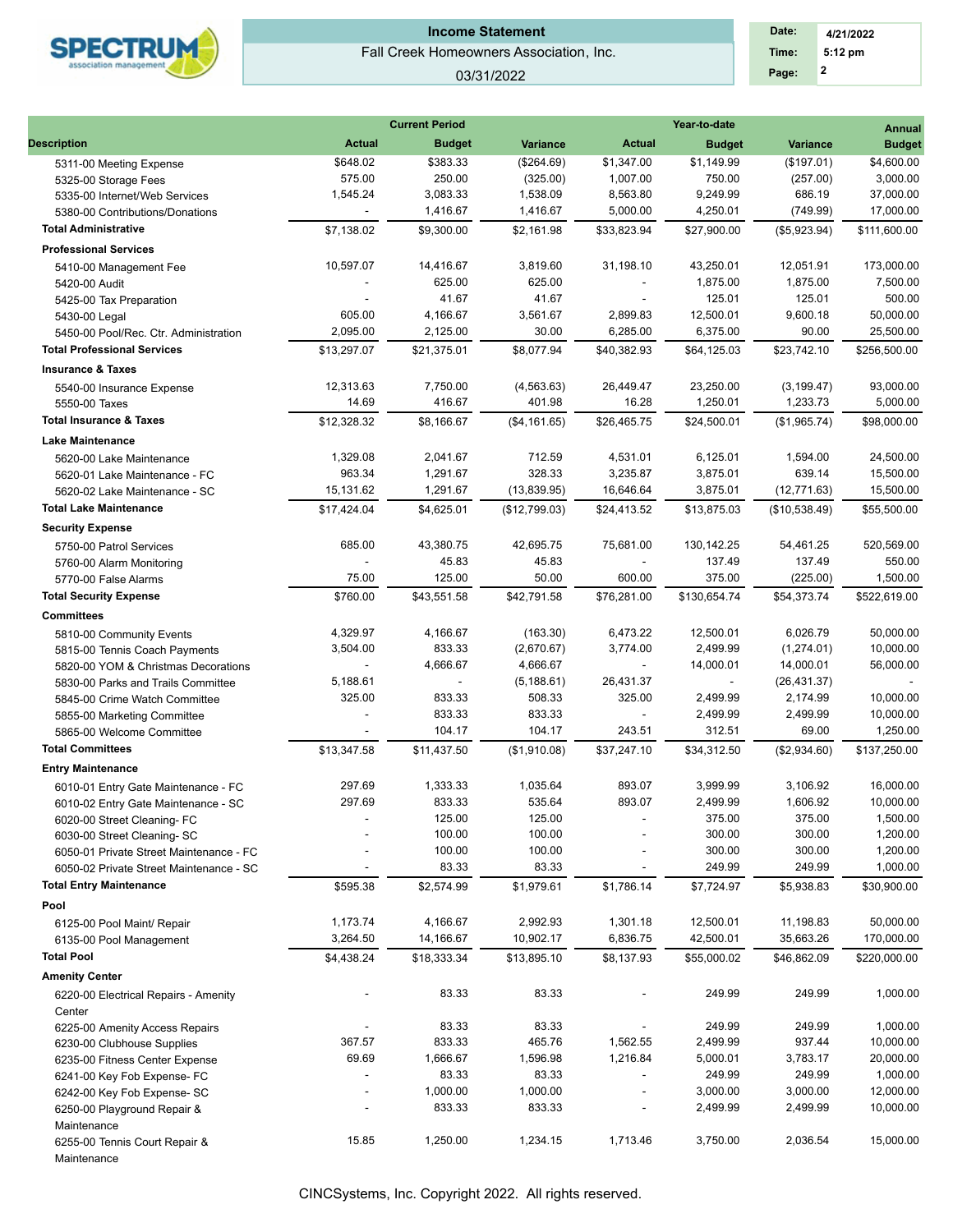| <b>SPECTDING</b><br>association management | <b>Income Statement</b><br>Fall Creek Homeowners Association, Inc.<br>03/31/2022 | Date:<br>Time:<br>Page: | 4/21/2022<br>5:12 pm |
|--------------------------------------------|----------------------------------------------------------------------------------|-------------------------|----------------------|
|                                            |                                                                                  |                         |                      |
|                                            | ________                                                                         |                         |                      |

|                          |               |                       |               | <b>Annual</b> |                 |                 |
|--------------------------|---------------|-----------------------|---------------|---------------|-----------------|-----------------|
| <b>Actual</b>            | <b>Budget</b> | <b>Variance</b>       | <b>Actual</b> | <b>Budget</b> | <b>Variance</b> | <b>Budget</b>   |
| \$453.11                 | \$5,833.32    | \$5,380.21            | \$4,492.85    | \$17,499.96   | \$13.007.11     | \$70,000.00     |
|                          |               |                       |               |               |                 |                 |
| \$-                      | \$18,250.00   | \$18,250.00           | \$-           | \$54,750.00   | \$54,750.00     | \$219,000.00    |
| $\overline{\phantom{a}}$ | 1.416.67      | 1.416.67              | ۰             | 4.250.01      | 4.250.01        | 17,000.00       |
| $\sim$                   | 1.442.67      | 1.442.67              | ۰             | 4,328.01      | 4,328.01        | 17,312.00       |
| \$-                      | \$21.109.34   | \$21,109.34           | \$-           | \$63,328.02   | \$63,328.02     | \$253,312.00    |
| \$206.121.30             | \$315,098.12  | \$108,976.82          | \$714.733.59  | \$945,294,36  | \$230,560.77    | \$3,781,177.58  |
| \$95,570.12              | (\$30,091.29) | \$125,661.41          | \$180,385,92  | (\$90,273.87) | \$270.659.79    | ( \$361,095.58) |
|                          |               | <b>Current Period</b> |               |               |                 | Year-to-date    |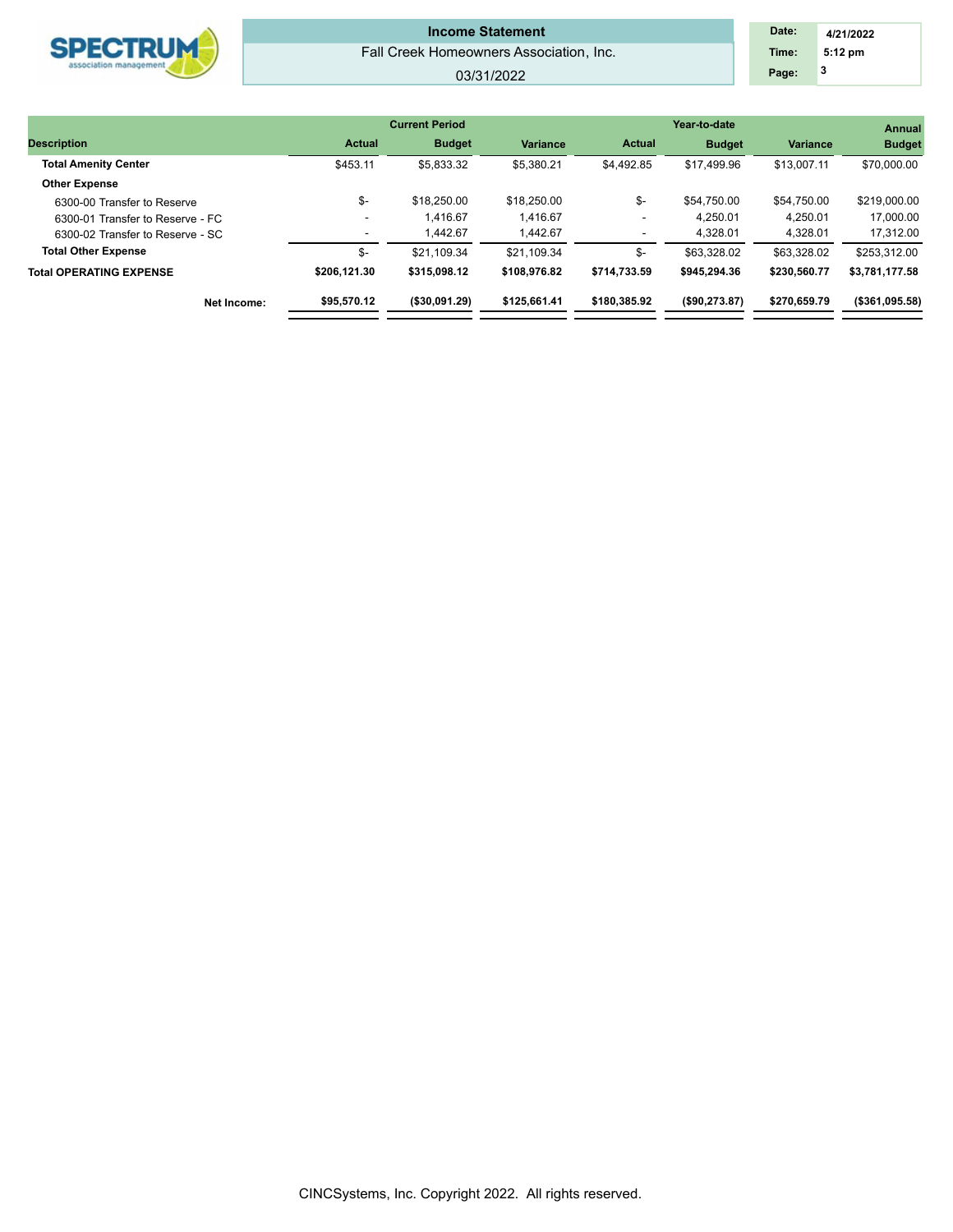

## Fall Creek Homeowners Association, Inc. **Income Statement**

#### 03/31/2022

|                                      |               | <b>Current Period</b>    |                 | Year-to-date  | <b>Annual</b> |            |               |
|--------------------------------------|---------------|--------------------------|-----------------|---------------|---------------|------------|---------------|
| <b>Description</b>                   | <b>Actual</b> | <b>Budget</b>            | <b>Variance</b> | <b>Actual</b> | <b>Budget</b> | Variance   | <b>Budget</b> |
| <b>RESERVE INCOME</b>                |               |                          |                 |               |               |            |               |
| Income                               |               |                          |                 |               |               |            |               |
| 4050-90 Interest Income - Reserve FC | \$6.98        | \$-                      | \$6.98          | \$20.27       | \$-           | \$20.27    | \$-           |
| 4050-95 Interest Income - Reserve SC | 12.79         | $\overline{\phantom{a}}$ | 12.79           | 37.12         |               | 37.12      |               |
| 4050-99 Interest Income - Reserve    | 519.71        | $\overline{\phantom{a}}$ | 519.71          | 1.509.09      |               | 1.509.09   |               |
| <b>Total Income</b>                  | \$539.48      | \$-                      | \$539.48        | \$1,566.48    | \$-           | \$1.566.48 | \$-           |
| <b>Total RESERVE INCOME</b>          | \$539.48      | \$-                      | \$539.48        | \$1,566.48    | \$-           | \$1,566.48 | \$-           |
| <b>Net Reserve:</b>                  | \$539.48      | \$0.00                   | \$539.48        | \$1,566.48    | \$0.00        | \$1,566.48 | \$0.00        |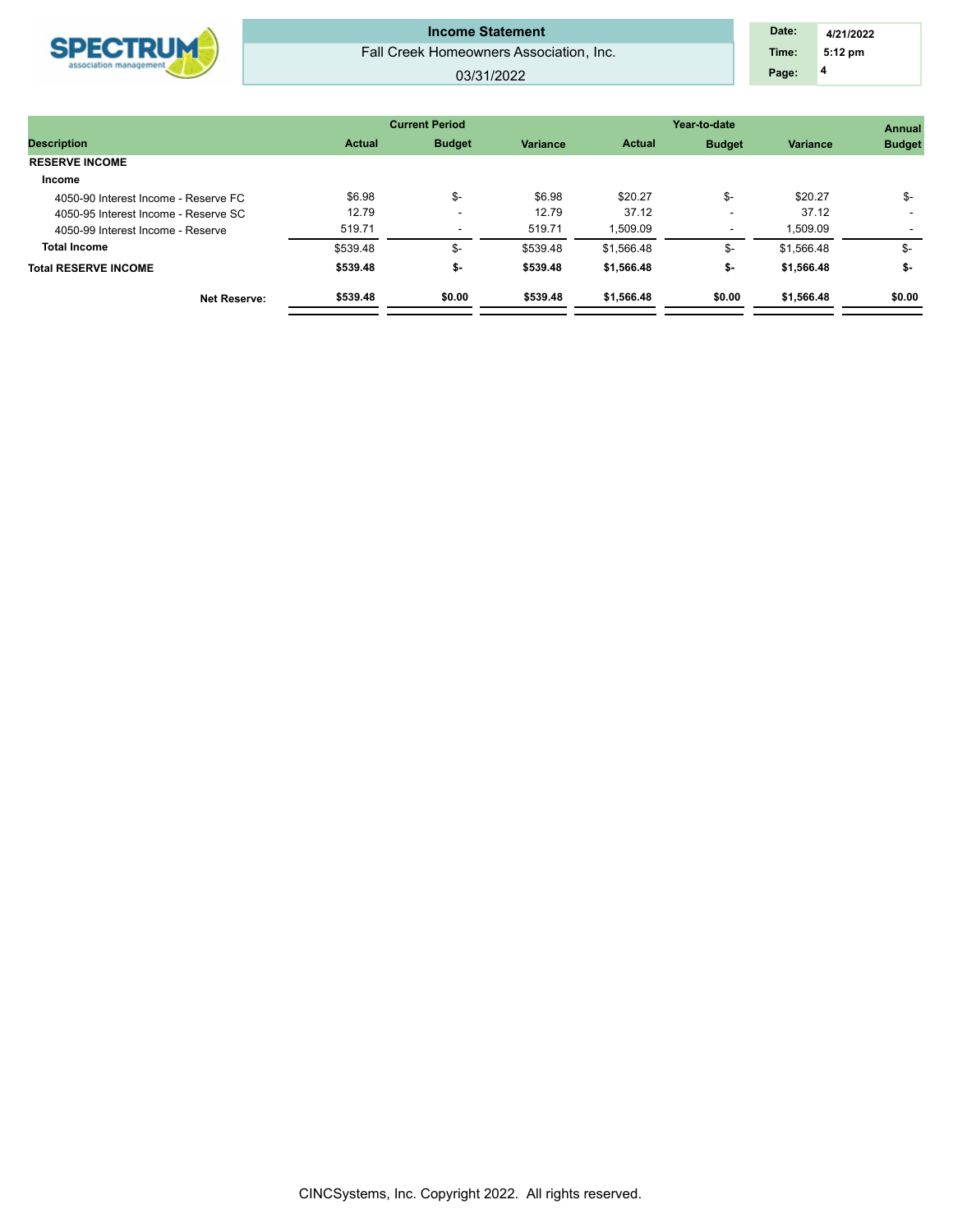

| Account                                                   | January                  | February                 | <b>March</b>             | <b>April</b>   | May            | June | July |     | <b>August September</b> | <b>October</b> | <b>November</b> | <b>December</b> | <b>Total</b> |
|-----------------------------------------------------------|--------------------------|--------------------------|--------------------------|----------------|----------------|------|------|-----|-------------------------|----------------|-----------------|-----------------|--------------|
| <b>OPERATING INCOME</b>                                   |                          |                          |                          |                |                |      |      |     |                         |                |                 |                 |              |
| Income                                                    |                          |                          |                          |                |                |      |      |     |                         |                |                 |                 |              |
| 4050-00 Interest Income -                                 | \$26.49                  | \$23.99                  | \$28.10                  | \$-            | \$-            | \$-  | \$-  | \$- | \$-                     | \$-            | \$-             | \$-             | \$78.58      |
| Operating                                                 |                          |                          |                          |                |                |      |      |     |                         |                |                 |                 |              |
| 4110-00 Maintenance                                       | 242,252.50               | 240,072.50               | 240,072.50               |                |                |      |      |     |                         |                |                 |                 | 722,397.50   |
| Assessment                                                |                          |                          |                          |                |                |      |      |     |                         |                |                 |                 |              |
| 4111-01 Fairway Crossing                                  | 7,816.67                 | 7,816.67                 | 7,816.67                 |                |                |      |      |     |                         |                |                 |                 | 23,450.01    |
| Assessment                                                |                          |                          |                          |                |                |      |      |     |                         |                |                 |                 |              |
| 4111-02 Serrano Creek                                     | 5,642.67                 | 5,642.67                 | 5,642.67                 |                |                |      |      |     |                         |                |                 |                 | 16,928.01    |
| Assessment                                                |                          |                          |                          |                |                |      |      |     |                         |                |                 |                 |              |
| 4135-00 Capital Improvement                               |                          |                          | 1,425.00                 |                |                |      |      |     |                         |                |                 |                 | 1,425.00     |
| Fee                                                       |                          |                          |                          |                |                |      |      |     |                         |                |                 |                 |              |
| 4210-00 Late Fee Income                                   | 1,210.16                 | 19,824.62                | 10,389.47                |                |                |      |      |     |                         |                |                 |                 | 31,424.25    |
| 4220-00 Fine Income                                       | 450.00                   | 150.00                   | 1,100.00                 |                |                |      |      |     |                         |                |                 |                 | 1,700.00     |
| 4230-00 Gate Entry Access                                 | $\sim$                   | 25.00                    | $\overline{\phantom{a}}$ |                |                |      |      |     |                         |                |                 |                 | 25.00        |
| Income                                                    |                          |                          |                          |                |                |      |      |     |                         |                |                 |                 |              |
| 4230-01 Gate Entry Access                                 | 50.00                    | 150.00                   | 150.00                   |                |                |      |      |     |                         |                |                 |                 | 350.00       |
| Income - FC                                               |                          |                          |                          |                |                |      |      |     |                         |                |                 |                 |              |
| 4230-02 Gate Entry Access                                 |                          | 100.00                   |                          |                |                |      |      |     |                         |                |                 |                 | 100.00       |
| Income - SC                                               |                          |                          |                          |                |                |      |      |     |                         |                |                 |                 |              |
| 4235-00 Amenity Access                                    | 100.00                   | $\overline{\phantom{a}}$ | 75.00                    |                |                |      |      |     |                         |                |                 |                 | 175.00       |
| Income                                                    |                          |                          |                          |                |                |      |      |     |                         |                |                 |                 |              |
| 4236-00 Clubhouse Rental                                  | 75.00                    | 500.00                   | 2,000.00                 |                |                |      |      |     |                         |                |                 |                 | 2,575.00     |
| and Cleaning                                              |                          |                          |                          |                |                |      |      |     |                         |                |                 |                 |              |
| 4237-00 Clubhouse Rental                                  | 500.00                   | 500.00                   | 2,100.00                 |                |                |      |      |     |                         |                |                 |                 | 3,100.00     |
| 4238-00 Clubhouse Rental -                                | 320.00                   |                          |                          |                |                |      |      |     |                         |                |                 |                 | 320.00       |
| Officer Fee                                               |                          |                          |                          |                |                |      |      |     |                         |                |                 |                 |              |
| 4240-00 Security                                          | $\sim$                   | 55,959.20                | 27,979.60                |                |                |      |      |     |                         |                |                 |                 | 83,938.80    |
| Reimbursement - WCID 96                                   |                          |                          |                          |                |                |      |      |     |                         |                |                 |                 |              |
| 4265-00 Tennis Income                                     | 3,422.93                 | 797.02                   | 2,912.41                 |                |                |      |      |     |                         |                |                 |                 | 7,132.36     |
| <b>Total Income</b>                                       | 261,866.42               | 331,561.67               | 301,691.42               | $\blacksquare$ |                |      |      |     |                         |                |                 |                 | 895,119.51   |
| <b>Total OPERATING INCOME</b><br><b>OPERATING EXPENSE</b> | 261,866.42               | 331,561.67               | 301,691.42               | $\blacksquare$ | $\blacksquare$ |      |      |     |                         |                |                 |                 | 895,119.51   |
| <b>General Maintenance</b>                                |                          |                          |                          |                |                |      |      |     |                         |                |                 |                 |              |
| 5110-00 General                                           | 52,445.29                | 6,676.58                 | 8,032.37                 |                |                |      |      |     |                         |                |                 |                 | 67,154.24    |
| Maint./Repairs                                            |                          |                          |                          |                |                |      |      |     |                         |                |                 |                 |              |
| 5110-01 General                                           | $\overline{\phantom{a}}$ | 358.85                   |                          |                |                |      |      |     |                         |                |                 |                 | 358.85       |
| Maint./Repairs - FC                                       |                          |                          |                          |                |                |      |      |     |                         |                |                 |                 |              |
| 5110-02 General                                           | 120.00                   | 1,503.64                 | 259.80                   |                |                |      |      |     |                         |                |                 |                 | 1,883.44     |
| Maint./Repairs - SC                                       |                          |                          |                          |                |                |      |      |     |                         |                |                 |                 |              |
| 5111-00 Lighting Repair &                                 | 6,703.94                 | 600.00                   | 3,160.00                 |                |                |      |      |     |                         |                |                 |                 | 10,463.94    |
| Maintenance                                               |                          |                          |                          |                |                |      |      |     |                         |                |                 |                 |              |
| 5140-00 Landscape                                         | 83,266.38                | 83,266.38                | 83,266.38                |                |                |      |      |     |                         |                |                 |                 | 249,799.14   |
| Maintenance Contract                                      |                          |                          |                          |                |                |      |      |     |                         |                |                 |                 |              |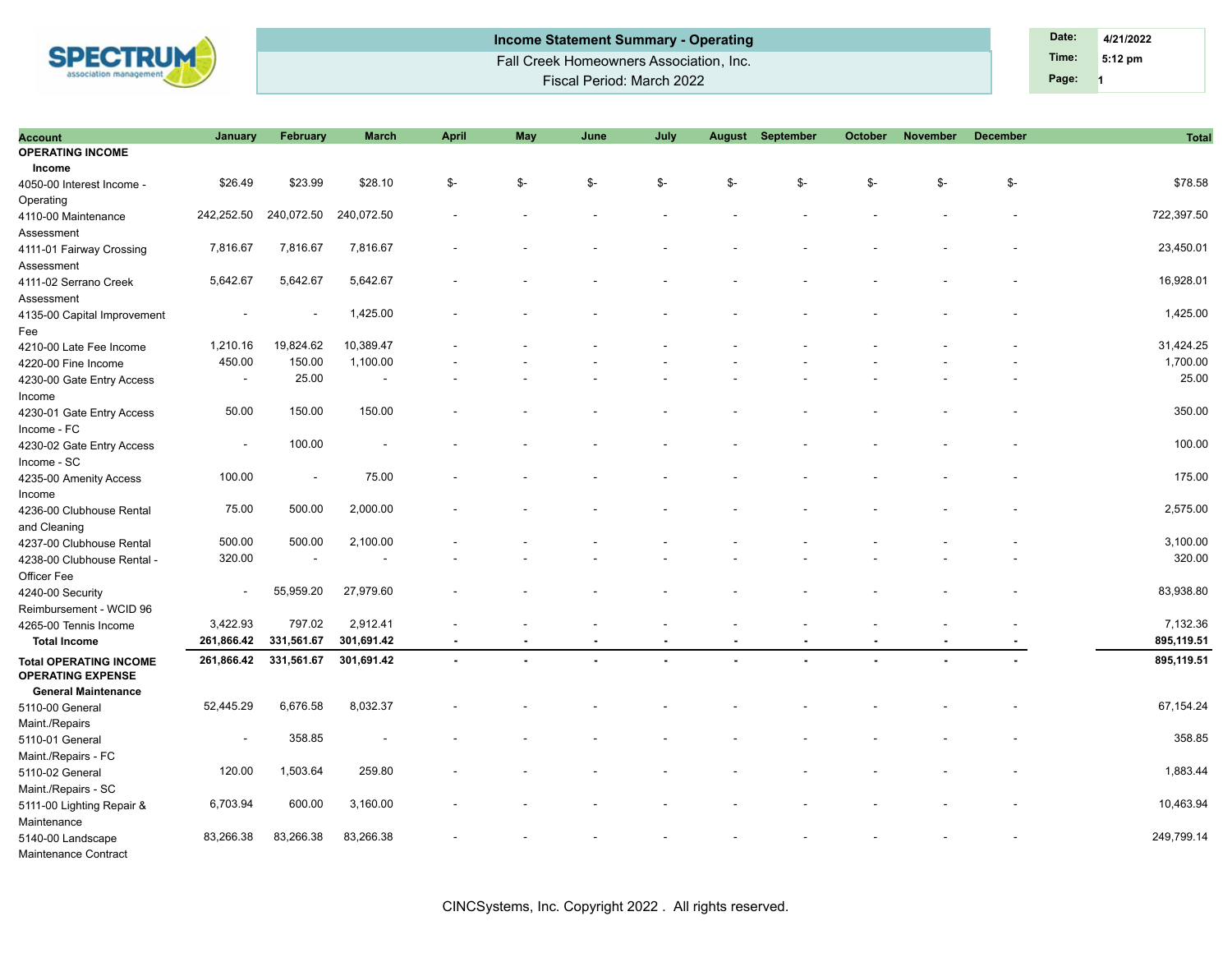

| <b>Income Statement Summary - Operating</b> | Date: | 4/21/2022         |
|---------------------------------------------|-------|-------------------|
| Fall Creek Homeowners Association, Inc.     | Time: | $5:12 \text{ pm}$ |
| Fiscal Period: March 2022                   | Page: |                   |

| <b>Account</b>                     | <b>January</b>           | February    | <b>March</b> | April          | May  | June | July                     | <b>August</b> | September | October                  | <b>November</b>          | <b>December</b> | <b>Total</b> |
|------------------------------------|--------------------------|-------------|--------------|----------------|------|------|--------------------------|---------------|-----------|--------------------------|--------------------------|-----------------|--------------|
| 5145-00 Landscape Extras &         | \$12,347.41              | \$23,434.49 | \$2,976.88   | $\mathbb{S}^-$ | $S-$ | \$-  | $S-$                     | $S-$          | \$-       | \$-                      | \$-                      | \$-             | \$38,758.78  |
| Improvement                        |                          |             |              |                |      |      |                          |               |           |                          |                          |                 |              |
| 5150-00 Irrigation Maint/          |                          |             | 541.49       |                |      |      |                          |               |           |                          |                          |                 | 541.49       |
| Repairs                            |                          |             |              |                |      |      |                          |               |           |                          |                          |                 |              |
| 5155-00 Fence Maintenance          |                          | 537.43      | 7,670.84     |                |      |      |                          |               |           |                          |                          |                 | 8,208.27     |
| & Repair                           |                          |             |              |                |      |      |                          |               |           |                          |                          |                 |              |
| 5160-00 Cleaning Services          | 2,714.73                 | 1,403.47    | 1,889.73     |                |      |      |                          |               |           |                          |                          |                 | 6,007.93     |
| <b>Total General</b>               | 157,597.75               | 117,780.84  | 107,797.49   | $\blacksquare$ |      |      |                          |               |           |                          |                          |                 | 383,176.08   |
| <b>Maintenance</b>                 |                          |             |              |                |      |      |                          |               |           |                          |                          |                 |              |
| <b>Utilities</b>                   |                          |             |              |                |      |      |                          |               |           |                          |                          |                 |              |
| 5220-00 Water / Sewer              | 837.95                   | 8,964.16    | 5,130.05     |                |      |      |                          |               |           |                          |                          |                 | 14,932.16    |
| 5230-00 Streetlight Electric       | 17,768.45                | 17,877.76   | 21,185.56    |                |      |      |                          |               |           |                          |                          |                 | 56,831.77    |
| 5240-00 Telephone                  | 1,414.80                 | 762.38      | 781.66       |                |      |      |                          |               |           |                          |                          |                 | 2,958.84     |
| 5250-00 Gas Service                | 589.60                   | 760.86      | 944.61       |                |      |      |                          |               |           |                          |                          |                 | 2,295.07     |
| 5260-00 Cable TV                   | 247.24                   | $\sim$      | 113.58       |                |      |      |                          |               |           |                          |                          |                 | 360.82       |
| 5270-00 Trash Collection           | 381.11                   | 379.99      | 386.59       |                |      |      |                          |               |           |                          |                          |                 | 1,147.69     |
| <b>Total Utilities</b>             | 21,239.15                | 28,745.15   | 28,542.05    |                |      |      |                          |               |           |                          |                          |                 | 78,526.35    |
| <b>Administrative</b>              |                          |             |              |                |      |      |                          |               |           |                          |                          |                 |              |
| 5310-00 General                    | 2,933.38                 | 10,603.00   | 4,369.76     |                |      |      |                          |               |           |                          |                          |                 | 17,906.14    |
| Administrative                     |                          |             |              |                |      |      |                          |               |           |                          |                          |                 |              |
| 5311-00 Meeting Expense            | 461.46                   | 237.52      | 648.02       |                |      |      |                          |               |           |                          |                          |                 | 1,347.00     |
|                                    | 216.00                   | 216.00      | 575.00       |                |      |      |                          |               |           |                          |                          |                 | 1,007.00     |
| 5325-00 Storage Fees               | 2,684.04                 | 4,334.52    | 1,545.24     |                |      |      |                          |               |           |                          |                          |                 | 8,563.80     |
| 5335-00 Internet/Web               |                          |             |              |                |      |      |                          |               |           |                          |                          |                 |              |
| Services                           | 5,000.00                 |             |              |                |      |      |                          |               |           |                          |                          |                 | 5,000.00     |
| 5380-00                            |                          |             |              |                |      |      |                          |               |           |                          |                          |                 |              |
| Contributions/Donations            |                          |             |              |                |      |      |                          |               |           |                          |                          |                 |              |
| <b>Total Administrative</b>        | 11,294.88                | 15,391.04   | 7,138.02     |                |      |      |                          |               |           |                          |                          |                 | 33,823.94    |
| <b>Professional Services</b>       |                          |             |              |                |      |      |                          |               |           |                          |                          |                 |              |
| 5410-00 Management Fee             | 10,349.43                | 10,251.60   | 10,597.07    |                |      |      |                          |               |           |                          |                          |                 | 31,198.10    |
| 5430-00 Legal                      | 330.00                   | 1,964.83    | 605.00       |                |      |      |                          |               |           |                          |                          |                 | 2,899.83     |
| 5450-00 Pool/Rec. Ctr.             | 2,095.00                 | 2,095.00    | 2,095.00     |                |      |      |                          |               |           |                          |                          |                 | 6,285.00     |
| Administration                     |                          |             |              |                |      |      |                          |               |           |                          |                          |                 |              |
| <b>Total Professional</b>          | 12,774.43                | 14,311.43   | 13,297.07    | $\blacksquare$ |      |      |                          |               |           |                          |                          |                 | 40,382.93    |
| <b>Services</b>                    |                          |             |              |                |      |      |                          |               |           |                          |                          |                 |              |
| <b>Insurance &amp; Taxes</b>       |                          |             |              |                |      |      |                          |               |           |                          |                          |                 |              |
| 5540-00 Insurance Expense          | 7,067.91                 | 7,067.93    | 12,313.63    |                |      |      |                          |               |           |                          |                          |                 | 26,449.47    |
| 5550-00 Taxes                      | $\overline{\phantom{a}}$ | 1.59        | 14.69        |                |      |      |                          |               |           |                          |                          |                 | 16.28        |
| <b>Total Insurance &amp; Taxes</b> | 7,067.91                 | 7,069.52    | 12,328.32    | $\blacksquare$ |      | ۰.   | $\overline{\phantom{a}}$ |               |           | $\overline{\phantom{a}}$ | $\overline{\phantom{a}}$ |                 | 26,465.75    |
| <b>Lake Maintenance</b>            |                          |             |              |                |      |      |                          |               |           |                          |                          |                 |              |
| 5620-00 Lake Maintenance           | 1,879.93                 | 1,322.00    | 1,329.08     |                |      |      |                          |               |           |                          |                          |                 | 4,531.01     |
| 5620-01 Lake Maintenance -         | 1,372.53                 | 900.00      | 963.34       |                |      |      |                          |               |           |                          |                          |                 | 3,235.87     |
| FC                                 |                          |             |              |                |      |      |                          |               |           |                          |                          |                 |              |
| 5620-02 Lake Maintenance -         | 915.02                   | 600.00      | 15,131.62    |                |      |      |                          |               |           |                          |                          |                 | 16,646.64    |
| SC                                 |                          |             |              |                |      |      |                          |               |           |                          |                          |                 |              |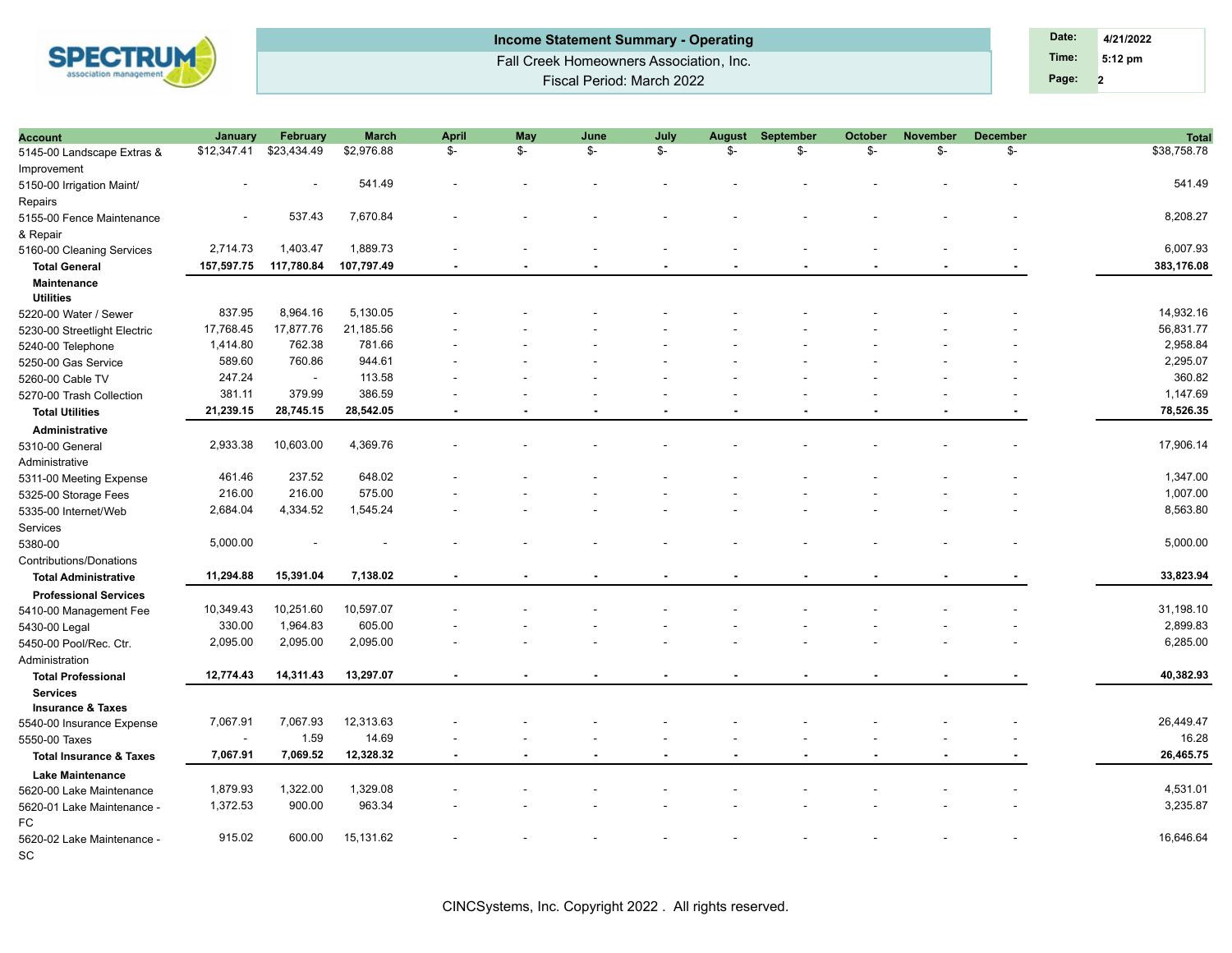

Fall Creek Homeowners Association, Inc. Fiscal Period: March 2022 **Income Statement Summary - Operating Date: Date: Date: Date: 4/21/2022** 

**3 Time: 5:12 pm Page:**

| <b>Account</b>                 | January                  | February    | <b>March</b>           | <b>April</b>   | May            | June | July                     | <b>August</b> | September | <b>October</b> | <b>November</b> | <b>December</b> | <b>Total</b> |
|--------------------------------|--------------------------|-------------|------------------------|----------------|----------------|------|--------------------------|---------------|-----------|----------------|-----------------|-----------------|--------------|
| <b>Total Lake Maintenance</b>  | \$4,167.48               |             | \$2,822.00 \$17,424.04 | \$-            | \$-            | \$-  | \$-                      | \$-           | \$-       | \$-            | \$-             | \$-             | \$24,413.52  |
| <b>Security Expense</b>        |                          |             |                        |                |                |      |                          |               |           |                |                 |                 |              |
| 5750-00 Patrol Services        | \$37,498.00              | \$37,498.00 | \$685.00               | \$-            | \$-            | \$-  | \$-                      | \$-           | \$-       | \$-            | \$-             | \$-             | \$75,681.00  |
| 5770-00 False Alarms           | 375.00                   | 150.00      | 75.00                  |                |                |      |                          |               |           |                |                 |                 | 600.00       |
| <b>Total Security Expense</b>  | 37,873.00                | 37,648.00   | 760.00                 | $\blacksquare$ | $\blacksquare$ |      | $\overline{\phantom{a}}$ |               |           |                |                 |                 | 76,281.00    |
| <b>Committees</b>              |                          |             |                        |                |                |      |                          |               |           |                |                 |                 |              |
| 5810-00 Community Events       | 294.96                   | 1,848.29    | 4,329.97               |                |                |      |                          |               |           |                |                 |                 | 6,473.22     |
| 5815-00 Tennis Coach           | 270.00                   |             | 3,504.00               |                |                |      |                          |               |           |                |                 |                 | 3,774.00     |
| Payments                       |                          |             |                        |                |                |      |                          |               |           |                |                 |                 |              |
| 5830-00 Parks and Trails       | 21,242.76                |             | 5,188.61               |                |                |      |                          |               |           |                |                 |                 | 26,431.37    |
| Committee                      |                          |             |                        |                |                |      |                          |               |           |                |                 |                 |              |
| 5845-00 Crime Watch            |                          |             | 325.00                 |                |                |      |                          |               |           |                |                 |                 | 325.00       |
| Committee                      |                          |             |                        |                |                |      |                          |               |           |                |                 |                 |              |
| 5865-00 Welcome Committee      | $\sim$                   | 243.51      |                        |                |                |      |                          |               |           |                |                 |                 | 243.51       |
| <b>Total Committees</b>        | 21,807.72                | 2,091.80    | 13,347.58              |                |                |      |                          |               |           |                |                 |                 | 37,247.10    |
| <b>Entry Maintenance</b>       |                          |             |                        |                |                |      |                          |               |           |                |                 |                 |              |
| 6010-01 Entry Gate             | 297.69                   | 297.69      | 297.69                 |                |                |      |                          |               |           |                |                 |                 | 893.07       |
| Maintenance - FC               |                          |             |                        |                |                |      |                          |               |           |                |                 |                 |              |
| 6010-02 Entry Gate             | 297.69                   | 297.69      | 297.69                 |                |                |      |                          |               |           |                |                 |                 | 893.07       |
| Maintenance - SC               |                          |             |                        |                |                |      |                          |               |           |                |                 |                 |              |
| <b>Total Entry Maintenance</b> | 595.38                   | 595.38      | 595.38                 |                |                |      |                          |               |           |                |                 |                 | 1,786.14     |
| Pool                           |                          |             |                        |                |                |      |                          |               |           |                |                 |                 |              |
| 6125-00 Pool Maint/ Repair     | $\overline{\phantom{a}}$ | 127.44      | 1,173.74               |                |                |      |                          |               |           |                |                 |                 | 1,301.18     |
| 6135-00 Pool Management        | 2,814.50                 | 757.75      | 3,264.50               |                |                |      |                          |               |           |                |                 |                 | 6,836.75     |
| <b>Total Pool</b>              | 2,814.50                 | 885.19      | 4,438.24               | $\sim$         |                |      |                          |               |           |                |                 |                 | 8,137.93     |
| <b>Amenity Center</b>          |                          |             |                        |                |                |      |                          |               |           |                |                 |                 |              |
| 6230-00 Clubhouse Supplies     | 626.81                   | 568.17      | 367.57                 |                |                |      |                          |               |           |                |                 |                 | 1,562.55     |
| 6235-00 Fitness Center         | 845.26                   | 301.89      | 69.69                  |                |                |      |                          |               |           |                |                 |                 | 1,216.84     |
| Expense                        |                          |             |                        |                |                |      |                          |               |           |                |                 |                 |              |
| 6255-00 Tennis Court Repair    | 1,374.77                 | 322.84      | 15.85                  |                |                |      |                          |               |           |                |                 |                 | 1,713.46     |
| & Maintenance                  |                          |             |                        |                |                |      |                          |               |           |                |                 |                 |              |
| <b>Total Amenity Center</b>    | 2,846.84                 | 1,192.90    | 453.11                 | $\blacksquare$ | $\blacksquare$ |      |                          |               |           |                |                 |                 | 4,492.85     |
| <b>Total OPERATING EXPENSE</b> | 280,079.04               | 228,533.25  | 206,121.30             |                |                |      |                          |               |           |                |                 |                 | 714,733.59   |
|                                |                          |             |                        |                |                |      |                          |               |           |                |                 |                 |              |
| Net Income:                    | (18, 212.62)             | 103,028.42  | 95,570.12              |                |                |      |                          |               |           |                |                 |                 | 180,385.92   |